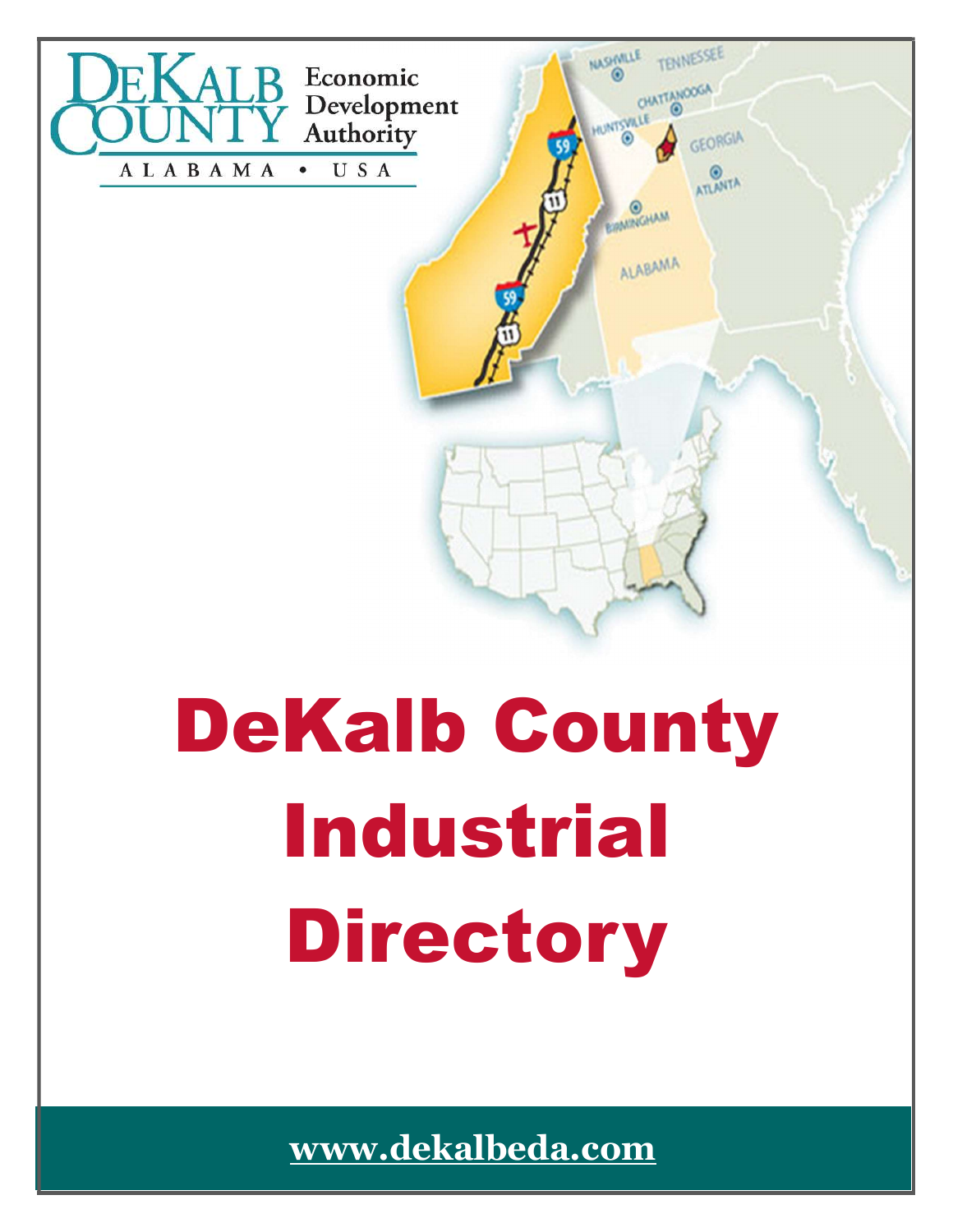DeKalb County Industrial Directory is a comprehensive list of all industrial companies in DeKalb County Alabama. Every effort has been made to supply the most up to date information possible.

For more information contact: jdurham@dekalbeda.com dgoss@dekalbeda.com pclay@dekalbeda.com

2414 Airport Road West Fort Payne, AL. 35968 (256) 845-7957 | (888) 421-7957



#dekalbeda

© 2021 DeKalb County Economic Development Authority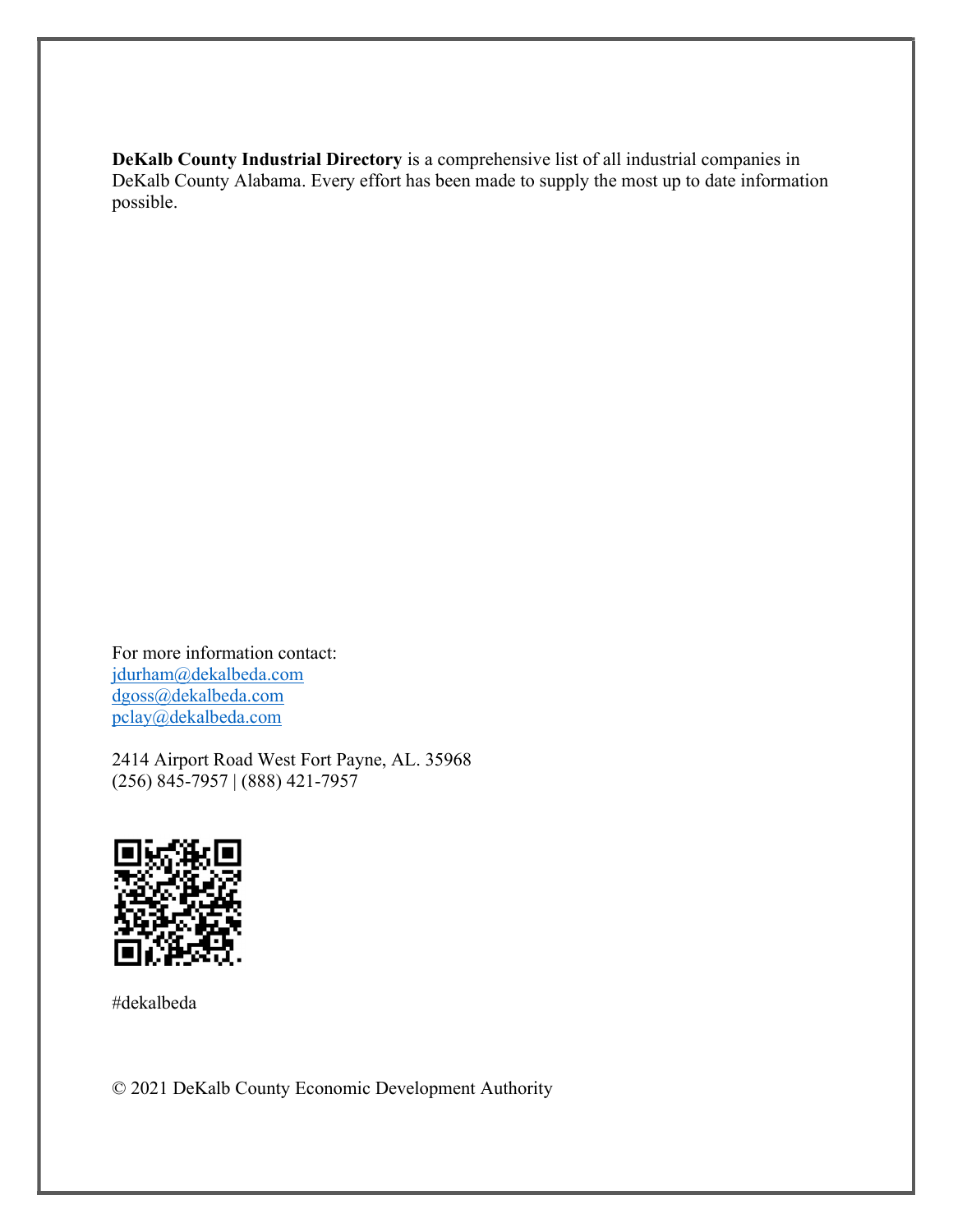# Industrial Directory



# **ABC Plus**

1825 Everett Drive West NAICS Code: 561910 Fort Payne, AL. 35968 Year Established: 2010

Phone: (256)997-1770 Fax: (800) 638-0294 www.abcplus.net

Product: Packaging Pharmaceuticals

# **Accel Graphics**

302 1st Street East NAICS Code: 339950

Phone: (256) 844-8629 Fax: www.http://accelgraphics.net

Product: Sign Manufacturing

# Fort Payne, AL. 35967 Year Established: 2007 Current Employment: 2

Current Employment: 64

**Alabama Machine Works**

P.O. Box 949 NAICS Code: 332999

Crossville, AL. 35962 Year Established: 1990 Current Employment: 18

Phone: (256) 528-2195 Fax: (256) 528-2191 www.dfequip.com/alabama-machine-works.php

Product: Machine Shop; All other miscellaneous fabricated metal product mfg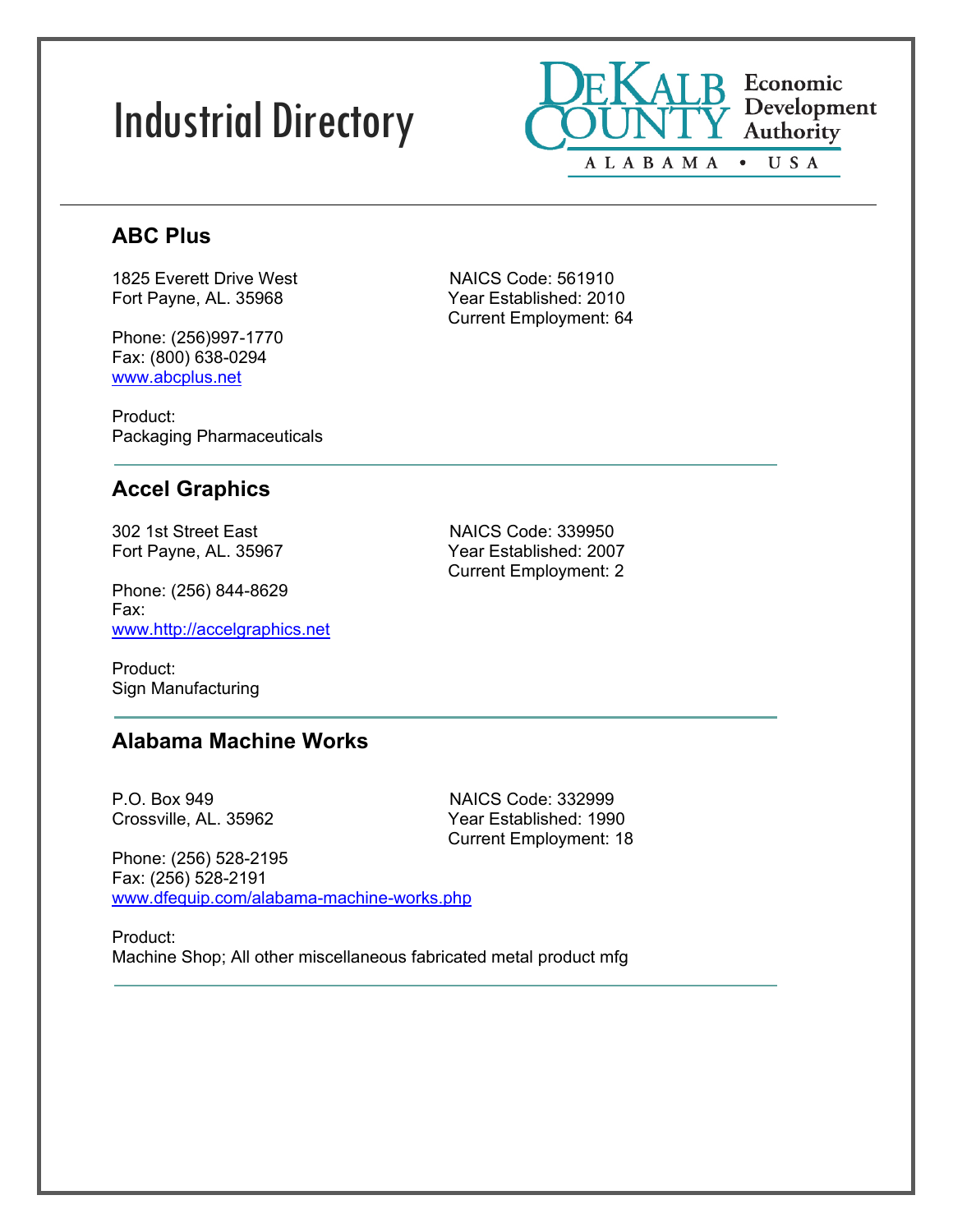# **Alabama Tube Corporation**

398 Star Road NAICS Code: 331315 Fort Payne, AL. 35968 Year Established: May 2002

Phone: (256) 638-9455 Fax: (256) 638-9456 www.alabamatube.com

Product: Aluminum Tubing products

### **Alabama Wholesale Socks, Inc.**

Phone: (256) 845-4411 Fax: (256) 585-6026 www.sockswholesale.com

158 Industrial Drive NAICS Code: 315110 Sylvania, AL. 35988 Year Established: 2002 Current Employment: 18

Current Employment: 18

Product: **Socks** 

# **Amazing Fruit Products - US, LLC**

P.O. Box 680096 NAICS Code: 311919

Fort Payne, AL. 35968 Year Established: 2013 Current Employment: 5

Phone: (256) 273-5363 Fax: (256) 273-5355 https://www.amazingfruitproducts.com/

Product: Fruit product; Infused Raisins

### **Apache Fabrication & Mechanical**

Phone: (256) 623-6767 Fax: (256) 623-6768

P.O. Box 157 NAICS Code: 332312 Fyffe, AL. 35971 Year Established: 1994 Current Employment: 8

Product: Fabrication and General Contractor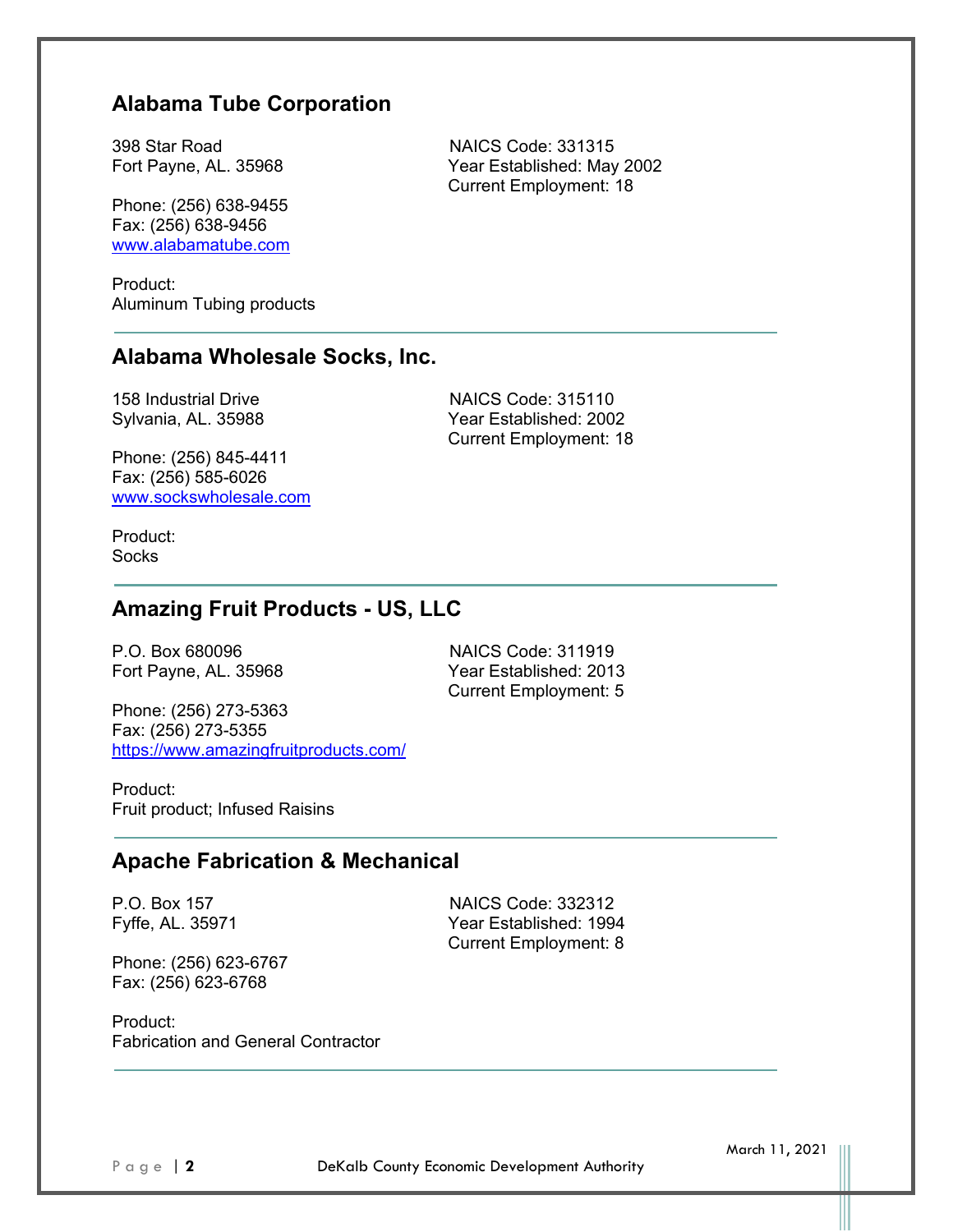# **Appalachian Hydro Graphics, LLC**

3462 Main Street NAICS Code: 323111

Phone: (256) 630-7071 Fax: www.appalachianhydrographics.com

Product: Hydro graphics or immersion printing

# **Artemis Shielding**

2107 Gault Ave N N NAICS Code: 339113 Fort Payne, AL. 35967 Year Established: 2017

Phone: (256) 979-1137 Fax:

Product: Radiation shielding manufacturer

### **Bailey Bridge, Inc.**

Phone: (256) 845-7516 Fax: (256) 845-7775 www.baileybridge.com

Product: Brdge Sections Pre-fabricated bridges Metal fabriaction

119 40th Street N.E. NAICS Code: 332312 Fort Payne, AL. 35968 Year Established: 1998 Current Employment: 73

Current Employment: 12

# **Bailey Knit Corporation**

P.O. Box 681209 NAICS Code: 315119

Phone: (256) 845-0766 Fax: www.baileyknit.com

Product: **Hosiery** 

Fort Payne, AL. 35968 Year Established: 1965 Current Employment: 1

Page | 3 **DeKalb County Economic Development Authority** 

March 11, 2021

Fort Payne, AL. 35968 Year Established: 10/25/2012 Current Employment: 3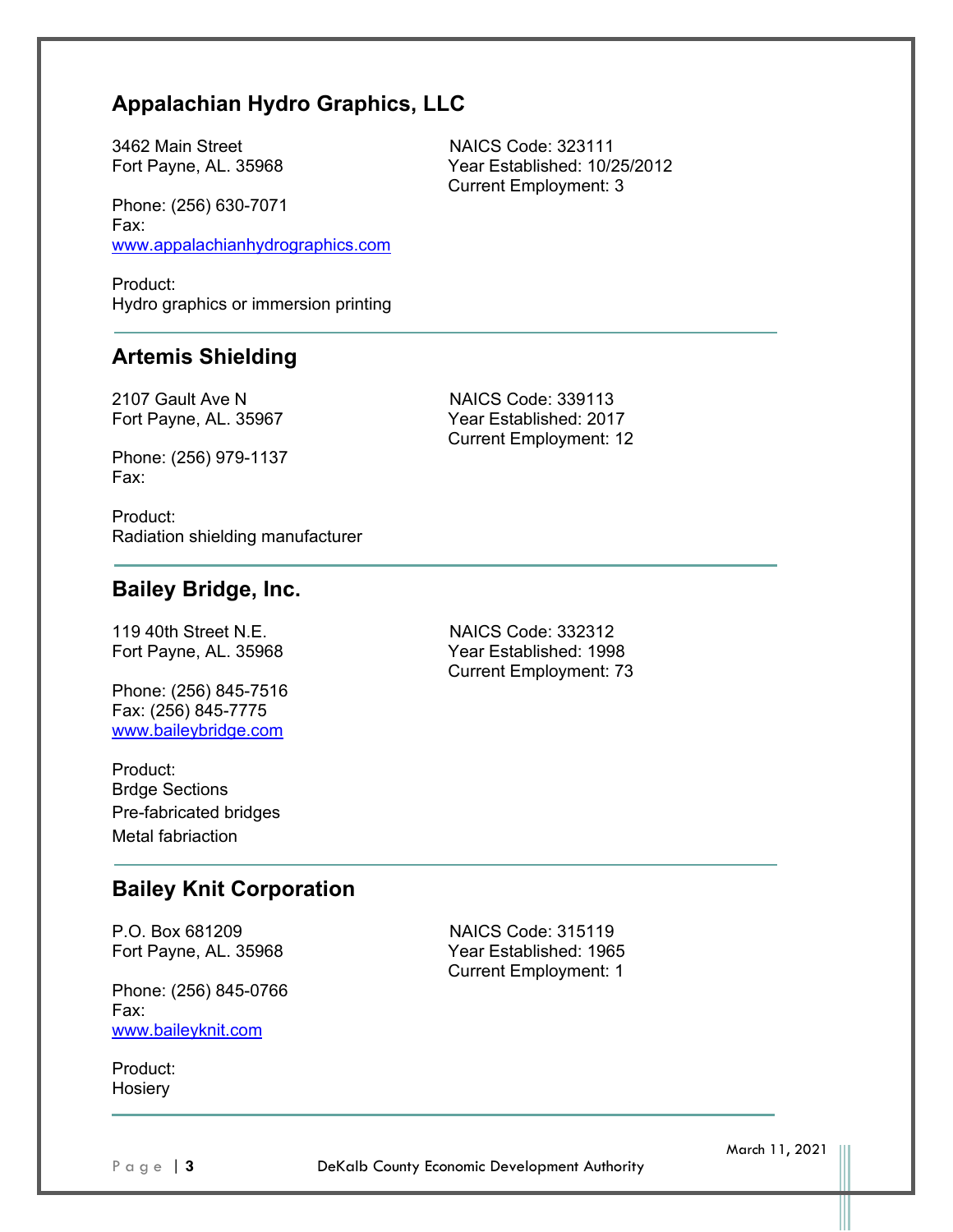### **Baker Hosiery**

P.O. Box 680649 NAICS Code: 315110

Phone: (256) 845-3019 Fax: 2568457603 http://bakersox.com

Product: Hosiery and Sock Mills

### **Ben-Mar Hosiery**

4313 Williams Ave. NE NAICS Code: 315119

Phone: (256) 845-6218 Fax: (256) 845-9341

Product: **Hosiery** 

# **Bio-Energy (Alabama), LLC**

3345 County Road 209 NAICS Code: 221119

Collinsville, AL. 35961 Year Established: 2013 Current Employment: 1

Phone: (256) 996-3773 Fax: (615) 383-8737 http://www.energydevelopments.com.au/

Product: Renewable Energy

### **BlueScope Buildings NA**

1274 Church Avenue<br>
Rainsville, AL. 35986 National Prear Established: 1989

Year Established: 1985 Current Employment: 160

Phone: (256) 638-6800 Fax: http://www.bluescopesteel.com/about-us

Product: Fabricated Structural Metal Manufacturer

Fort Payne, AL.. 35968 Year Established: 1978 Current Employment: 64

Fort Payne, AL. 35967 Year Established: 1985 Current Employment: 15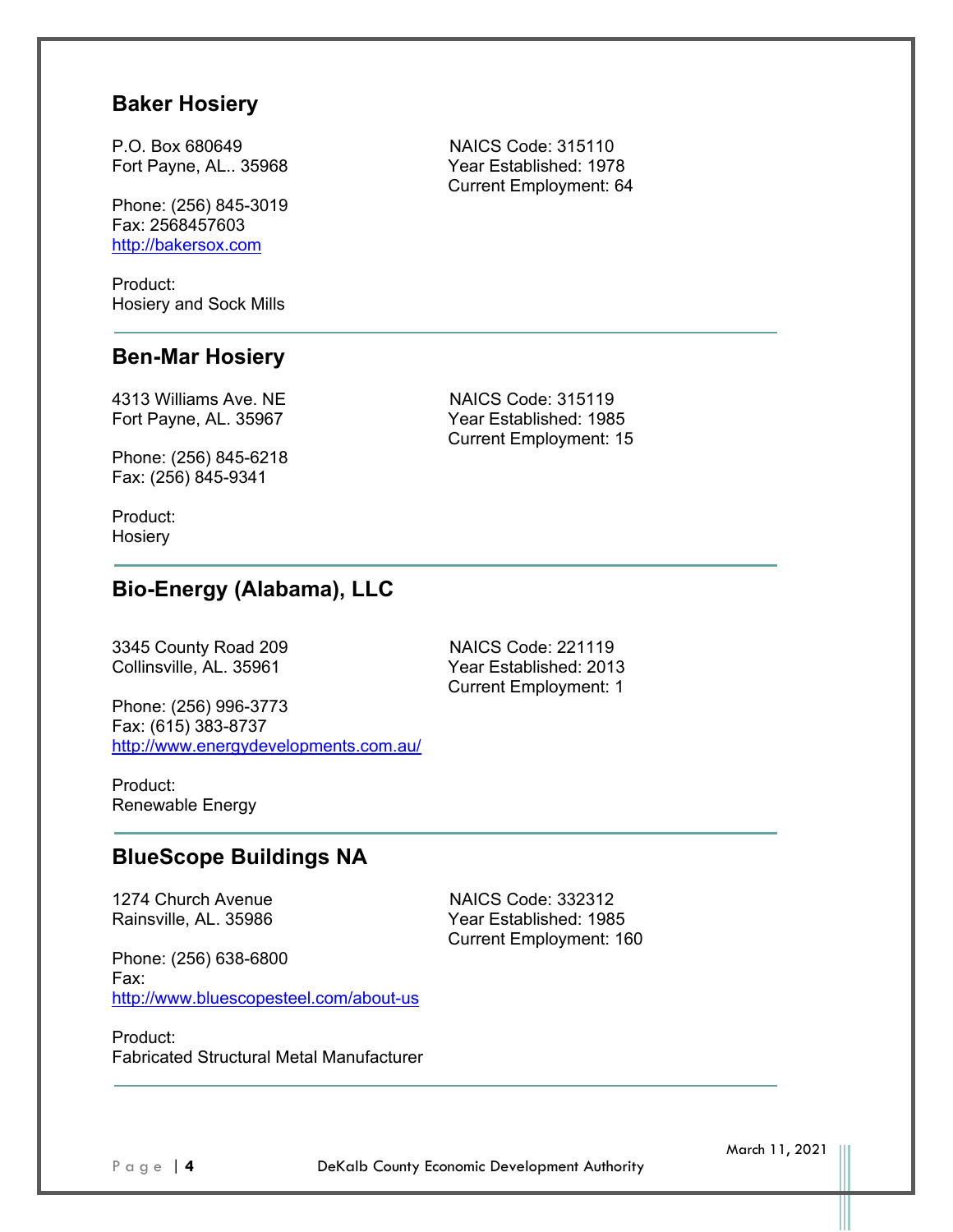# **Brightwell Aquatics**

212 33rd Street NE NAICS Code: 3399900

Phone: (570) 486-4787 Fax:

Product: Chemicals for aquariums

# **Builder's Supply**

P.O. Box 680070 NAICS Code: 321920

Phone: (256) 845-1451 Fax: http://bsupply.net

Product: **Pallets** Concrete blocks - NAICS 327331

# **Burgess Textile, LLC**

Phone: (256) 623-1066 Fax: (256) 623-1067

P.O. Box 518 NAICS Code: 315110 Fyffe, AL. 35971 Year Established: 2011 Current Employment: 38

Current Employment: 45

Product: **Socks** 

### **Bur-Tex Hosiery, Inc.**

P.O. Box 487 NAICS Code: 315110 Fyffe, AL. 35971 Year Established: 2000

Phone: (256) 623-2637 Fax: (256) 623-2638

Product: **Socks** 

Fort Payne, AL. 35968 Year Established: 2014 Current Employment: 5

Fort Payne, AL. 35968 Year Established: 1945 Current Employment: 58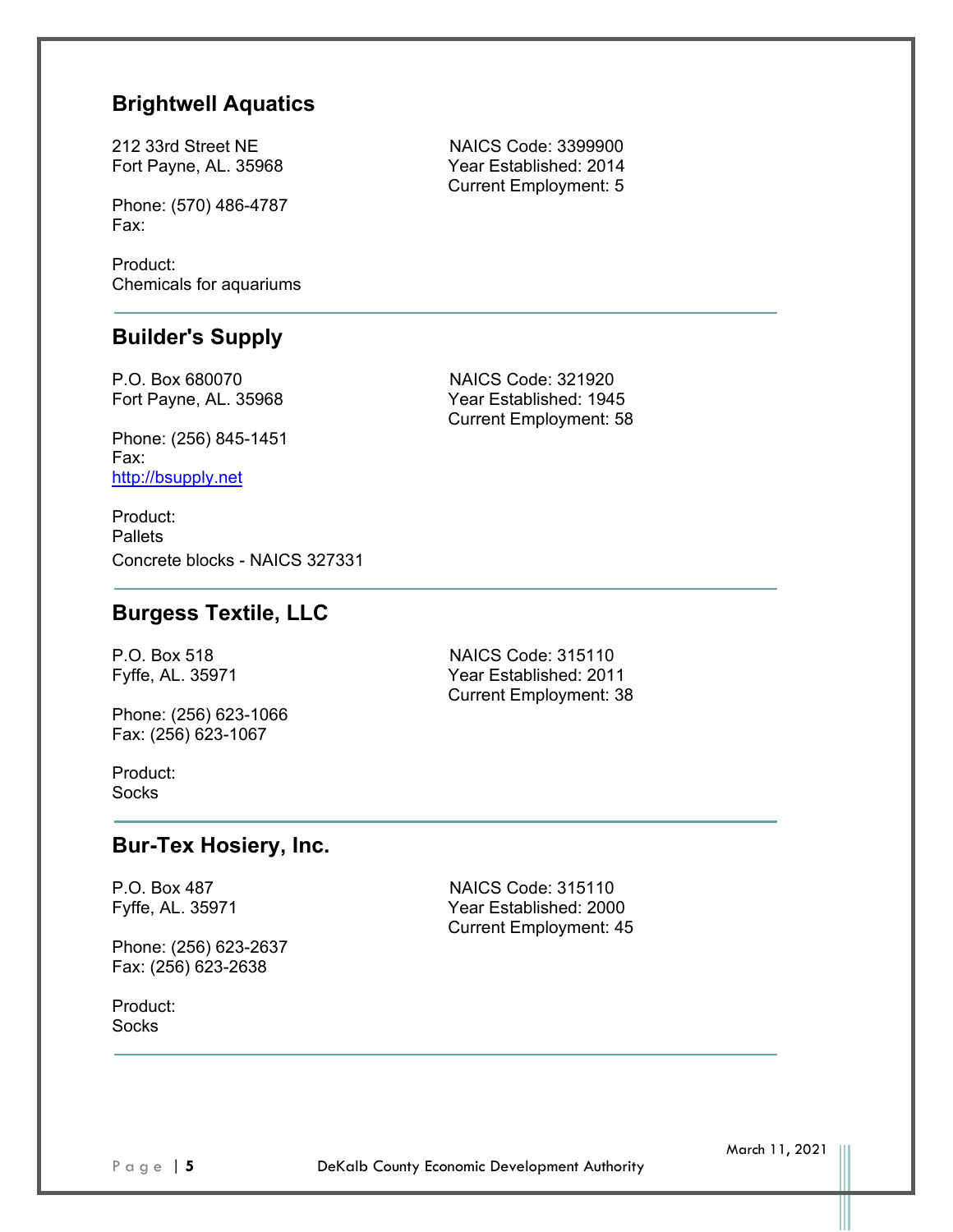# **Buttram Hosiery, Inc.**

P.O. Box 363 NAICS Code: 315110 Sylvania, AL. 35988 Year Established: 9/25/1991

Phone: (256) 638-1976 Fax: (256) 638-7020

Product: **Socks** 

# **Carpenter Metal Solutions**

2106 Airport Road NAICS Code: Fort Payne, AL. 35968 Year Established:

Current Employment: 0

Current Employment: 17

Phone: Fax:

Product:

# **Clements Cabinet Shop**

3135 Main Street NAICS Code: 337110<br>Fyffe, AL. 35971 Main Street Near Established: 1990

Phone: (256) 638-2780 Fax:

Product: **Cabinetry** 

# Year Established: 1990 Current Employment: 3

# **ColorTrim Plastics, LLC**

Phone: (256) 659-2455 Fax: www.colortrimplasticsllc.com

Product: Plastic Extrusion

P.O. Box 310 NAICS Code: 326199 Geraldine, AL. 35974 Year Established: 2009 Current Employment: 3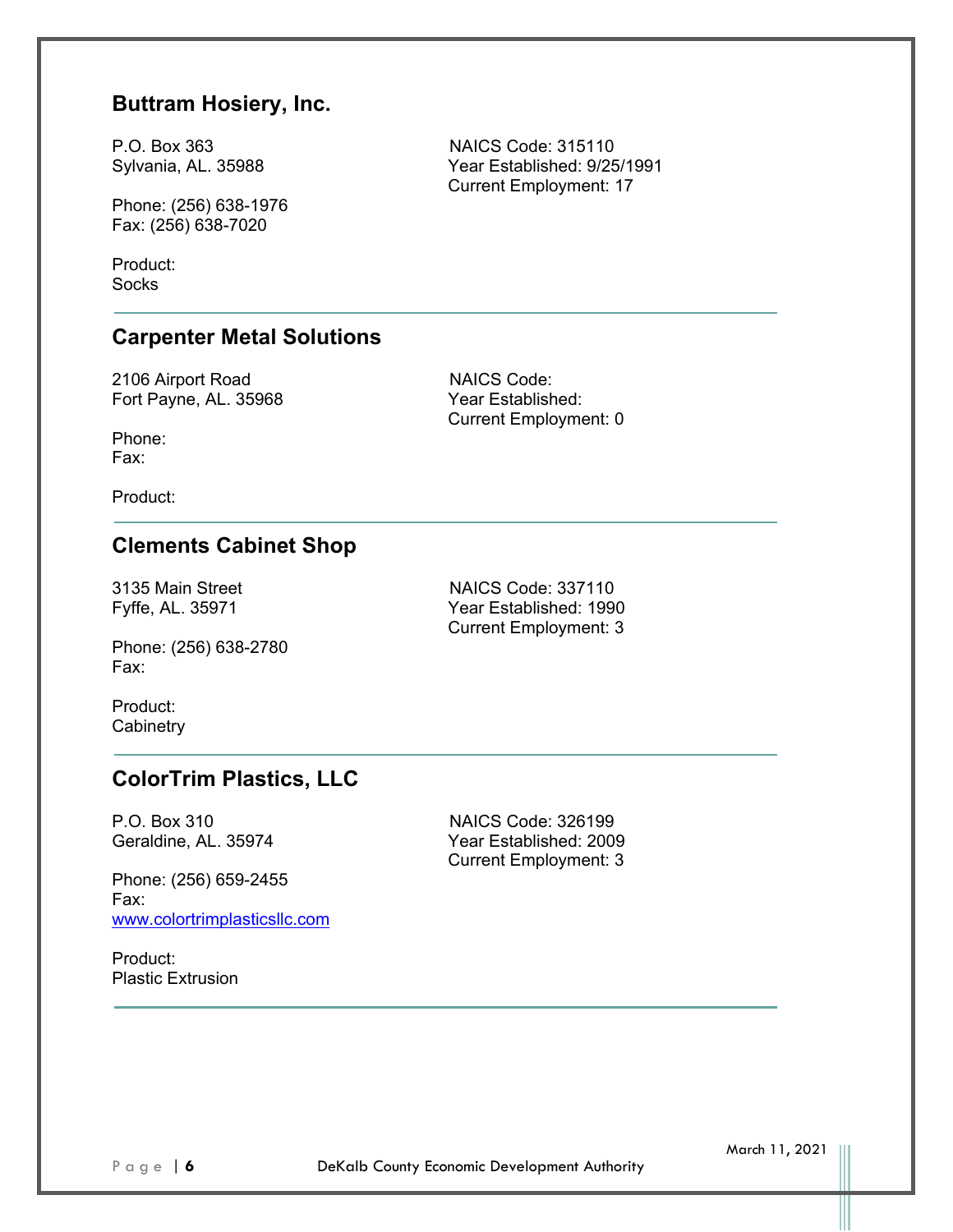# **Contech Bridge Company**

4021 Gault Ave S. NAICS Code: 332312 Fort Payne, AL. 35968 Year Established: 1989

Phone: (256) 845-0154 Fax: (256) 845-9750 www.contech-cpi.com

Product: Pre-engineered bridges

# **Continential Saddlery**

Phone: (256) 632-4165 Fax: www.continentalsaddlery.com

P.O. Box 482 NAICS Code: 316110 Ider, AL. 35982 Year Established: 1996 Current Employment: 8

Current Employment: 48

Product: Saddle manufacturer

# **Cooper Hosiery Mills, Inc.**

P.O. Box 680909 NAICS Code: 315110

Phone: (256) 845-1491 Fax: 256845-3554

Fort Payne, AL. 35968 Year Established: 1960 Current Employment: 100

Product: **Hosiery** 

# **Covenant Cabinets**

444 McCurdy Ave **NAICS Code: 337110**<br>Rainsville, AL. 35986 Nainsville, AL. 35986

Phone: Fax:

Product: **Cabinetry**  Year Established: 8/23/2002 Current Employment: 6

Page | **7 DeKalb County Economic Development Authority**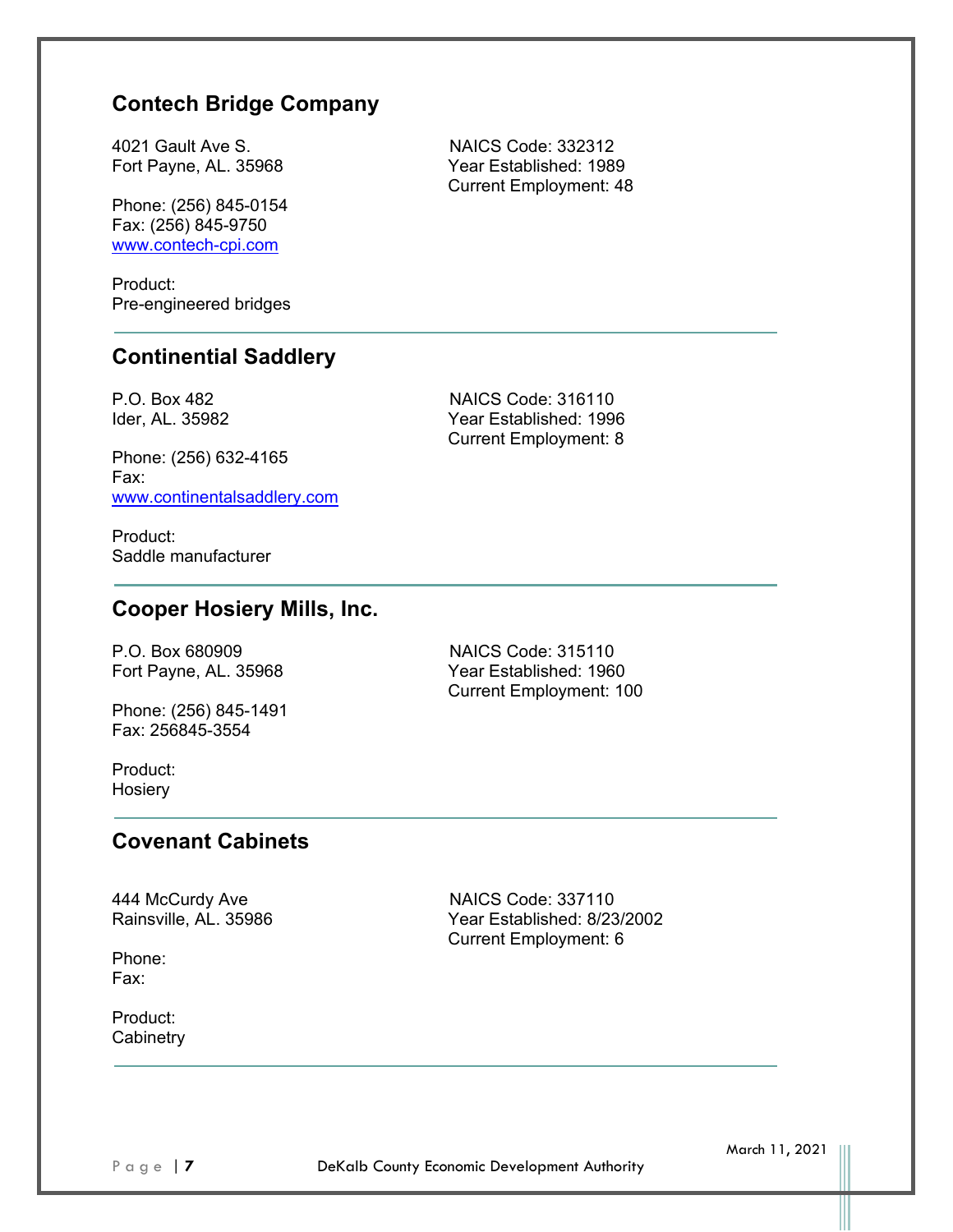# **Custom Door & Trim, Inc.**

1214 County Road 50 NAICS Code: 321911 Collinsville, AL. 35961 Year Established: 1990

Phone: (256 623-3553 Fax: 256623-2432

Product: Millwork Cabinet Doors

### **D & F Equipment Sales, Inc.**

P.O. Box 275 NAICS Code: 333922

Crossville, AL. 35962 Year Established: 1987 Current Employment: 183

Current Employment: 8

Phone: (256) 528-7842 Fax: 256528-7171 www.dfequip.com

Product: Additional NAICS # 33241 Food product machinery mfg. Manufacturing Conveyor & Conveying Equipment.

### **Dakota Saddlery**

2069 County Road 141 NAICS Code: 316999

Phone: (256) 623-3303 Fax: (256) 632-3338

Product: Saddles - manufacture and retail

### **DC Equipment, Inc.**

P.O. 184<br>Geraldine, AL. 35974 **NAICS** Code: 333922<br>Year Established: 199

Phone: (256) 659-4707 Fax: (256) 657-5242 www.dcequipmentinc.com

Product: Conveyor systems

Ider, AL. 35981 Year Established: 1987 Current Employment: 8

> Year Established: 1999 Current Employment: 85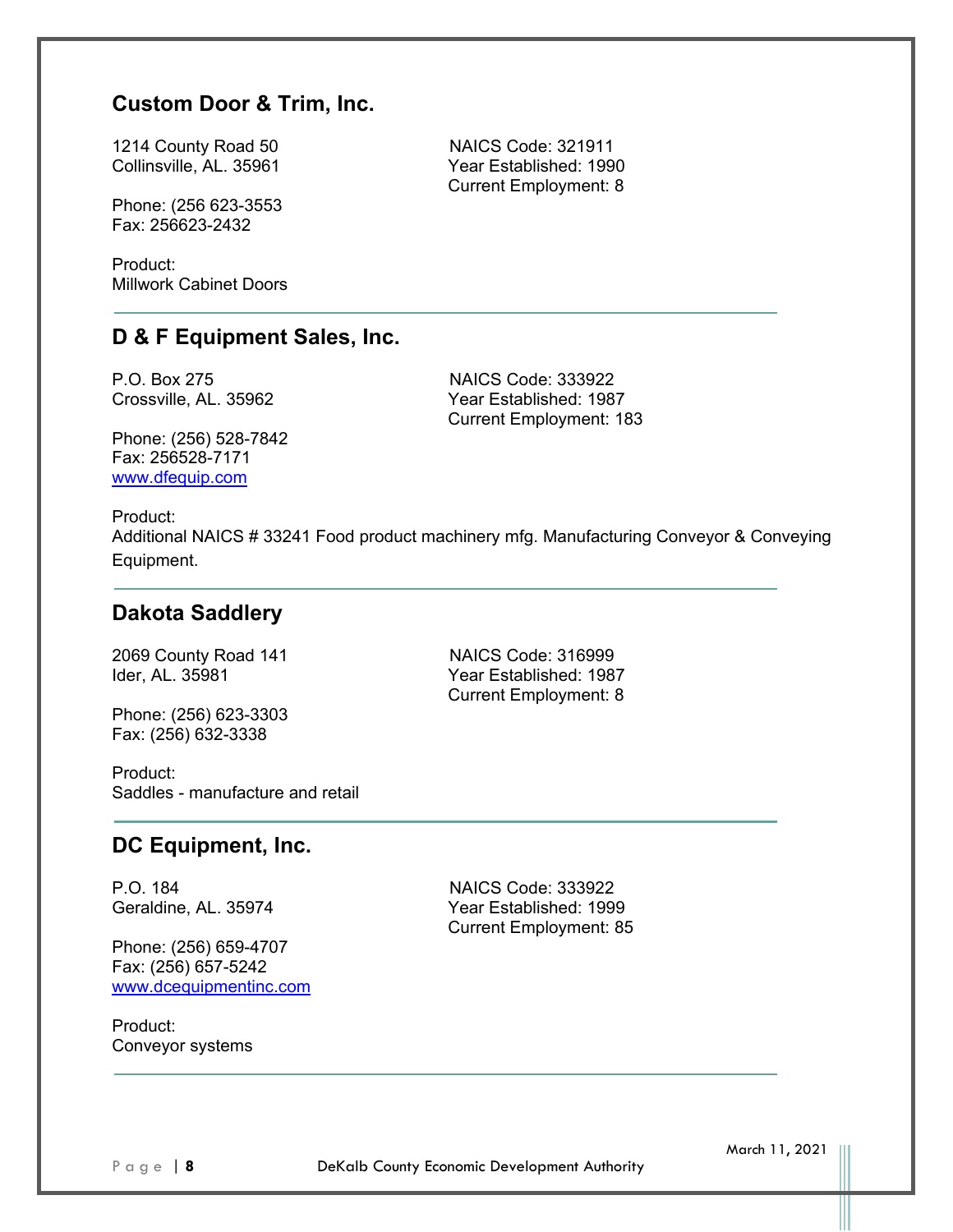# **DeKalb Forest Products**

16991 AL. Hwy 68 NAICS Code: 113210 Crossville, AL. 35962 Year Established: 2002

Phone: (256) 528-8733 Fax: (256) 528-7331 http://dekalbforest.com

Product: Forest Nurseries and Gathering of Forest Products

# **DeSoto Printing**

Phone: (256) 845-1143 Fax: http://www.desotoprinting.com/

P.O. Box 680719 NAICS Code: 323111 Fort Payne, AL. 35968 Year Established: 1980 Current Employment: 15

Current Employment: 5

Product: Commercial Printing

### **Dixie Machine Shop**

2012 Airport Road W. NAICS Code: 332710

Phone: (256) 845-4752 Fax: 256-845-7673 http://www.dixiemachineshop.com/

Fort Payne, AL. 35968 Year Established: 1976 Current Employment: 8

Product: Fabrication, Machine Shop

### **Dobson Cabinet Shop, Inc.**

1178 County Road 50 NAICS Code: 337110

Phone: (256) 623-2449 Fax: (256) 623-2432 www.dobsononline.com

Collinsville, AL. 35961 Year Established: 1990 Current Employment: 10

Product: Custom Wood Cabinets & Furniture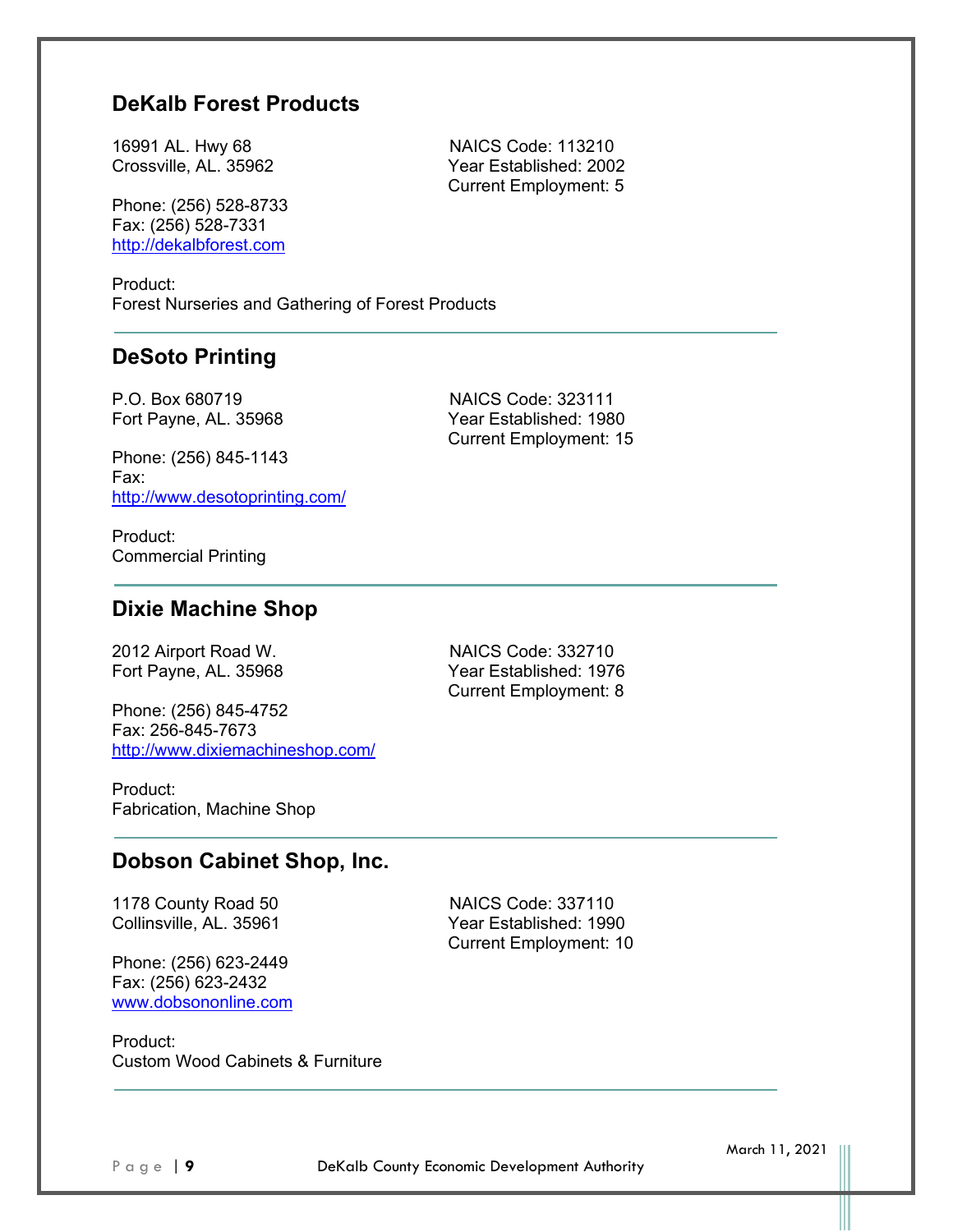# **Driskill Logging**

2152 County Road 537 NAICS Code: 113210

Phone: (256) 528-7778 Fax: www.dekalbforest.com

Product: Logging

### **Drymax**

2608 Gault Ave N NAICS Code:

Phone: Fax:

Product: Warehouse Distribution

# **Eagle Ready-Mix**

18 County Road 480 NAICS Code: 327320 Crossville, AL. 35962 Year Established: 1998 Current Employment: 9

Phone: (256) 561-2400 Fax:

Product: Cement & Concrete Product Manufacturing

# **EIS - A Member of The Vincit Group**

243 Industrial Park Road NAICS Code: 333922

Year Established: 2010 Current Employment: 61

Phone: (423) 702-8927 Fax: (423) 702-3246 http://www.vincitgroup.com/eis/default.aspx?p=e1

Product:

Crossville, AL. 35962 Year Established: 1994 Current Employment: 12

Fort Payne, AL. 35967 Year Established: 2014 Current Employment: 3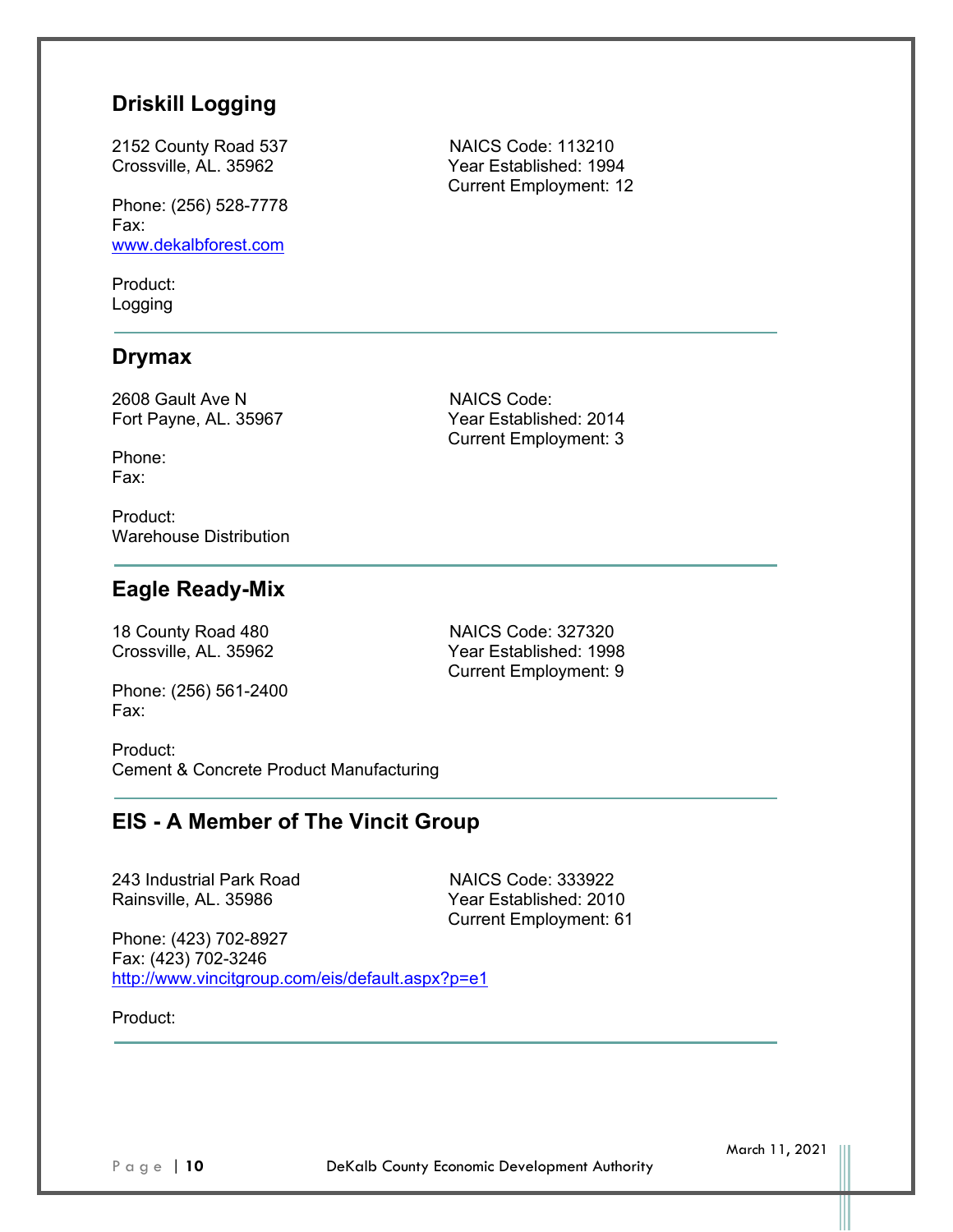### **Elimia Industrial**

2610 Airport Road West NAICS Code: Fort Payne, AL. 35968 Year Established:

Phone: (256) 528-7120 Fax: www.elimiaindustrial.com

Product: Assembly of Control Panels

### **Emerson Industrial Automation SolaHD**

Phone: (256) 638-9640 Fax: (256) 638-9650 http://www.solaheviduty.com

1369 Main Street E. NAICS Code: 335311 Rainsville, AL. 35986 Year Established: 2000 Current Employment: 63

Current Employment: 4

Product: Transformer Manufacturing

# **EMI-G Knitting, Inc.**

1715 Airport Road W NAICS Code: 315110

Phone: (256) 845-9801 Fax: www.emigknitting.com

Fort Payne, AL. 35968 Year Established: 1991 Current Employment: 22

Product: Organic socks

# **ESP Specialties Unlimited**

Phone: (256) 659-4700 Fax: http://www.esptees.com

P.O. Box 559 NAICS Code: 323113 Fyffe, AL. 35971 Year Established: 1985 Current Employment: 10

Product: Screen printing, commercial printing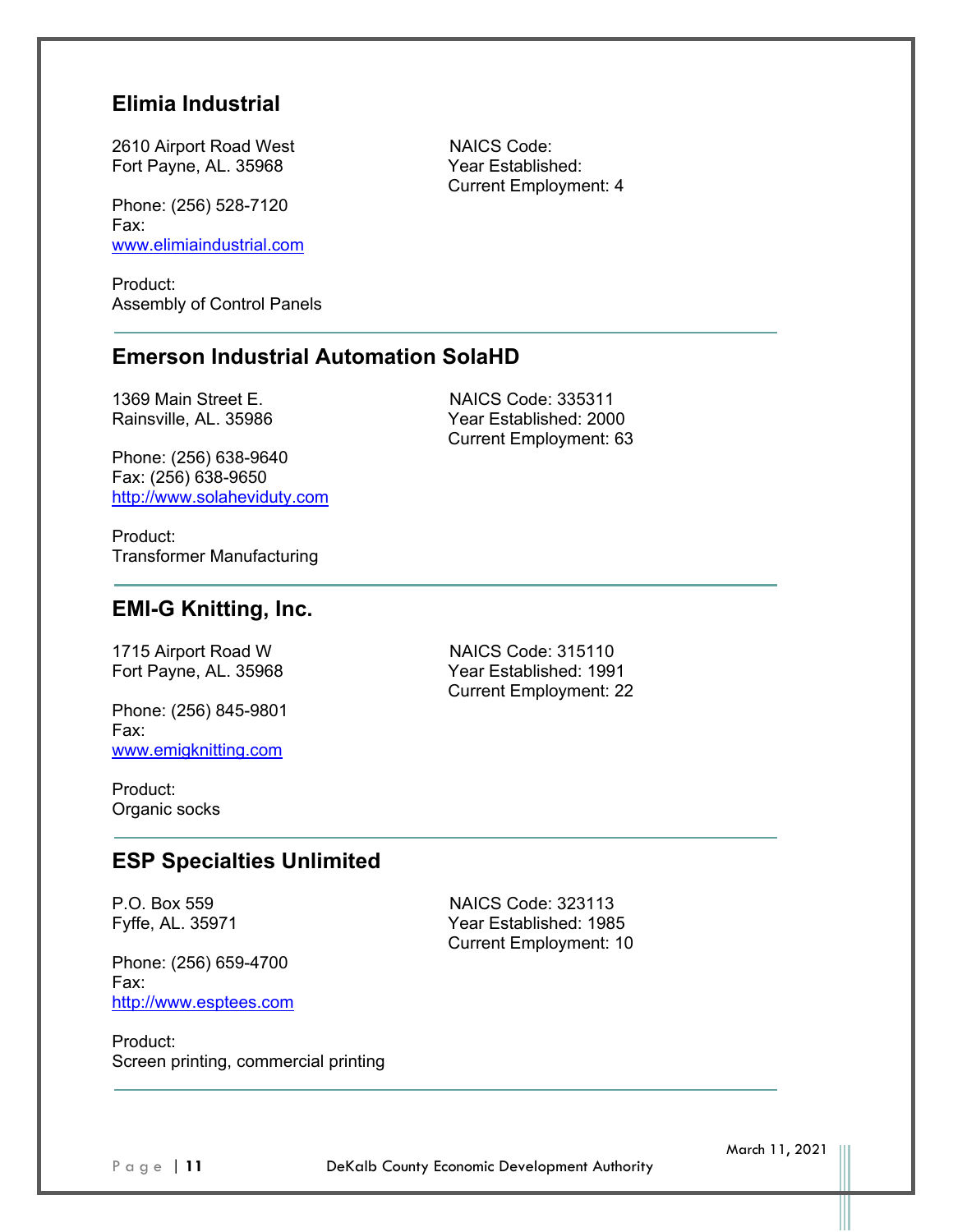# **Evans Iron, LLC**

P.O. Box 10 NAICS Code: 332999 Valley Head, AL. 35989 Year Established: 1994

Phone: (256) 635-0222 Fax: (256) 635-0226

Product: Custom Steel fabrication

### **Exclusive Cabinetry, LLC**

P.O. Box 422 NAICS Code: 337110 Fyffe, AL. 35971 Year Established: 11/10/2005

Phone: (256) 623-2741 Fax: (256) 623-4091

Product: Cabinets manufacturer

### **F. G. Lumber, Inc.**

P.O. Box 374 NAICS Code: 321918

Phone: (256) 638-2115 Fax: (256) 638-2116

Sylvania, AL. 35988 Year Established: 1982 Current Employment: 23

Current Employment: 7

Current Employment: 4

Product: Lumber & Plywood Product Manufacturing

# **Ferguson Enterprise**

2500 Jordan Road, SW NAICS Code: 493110

Phone: (256) 845-4555 Fax: http://www.ferguson.com

Product: Warehouse Distribution

Fort Payne, AL. 35968 Year Established: 2000 Current Employment: 140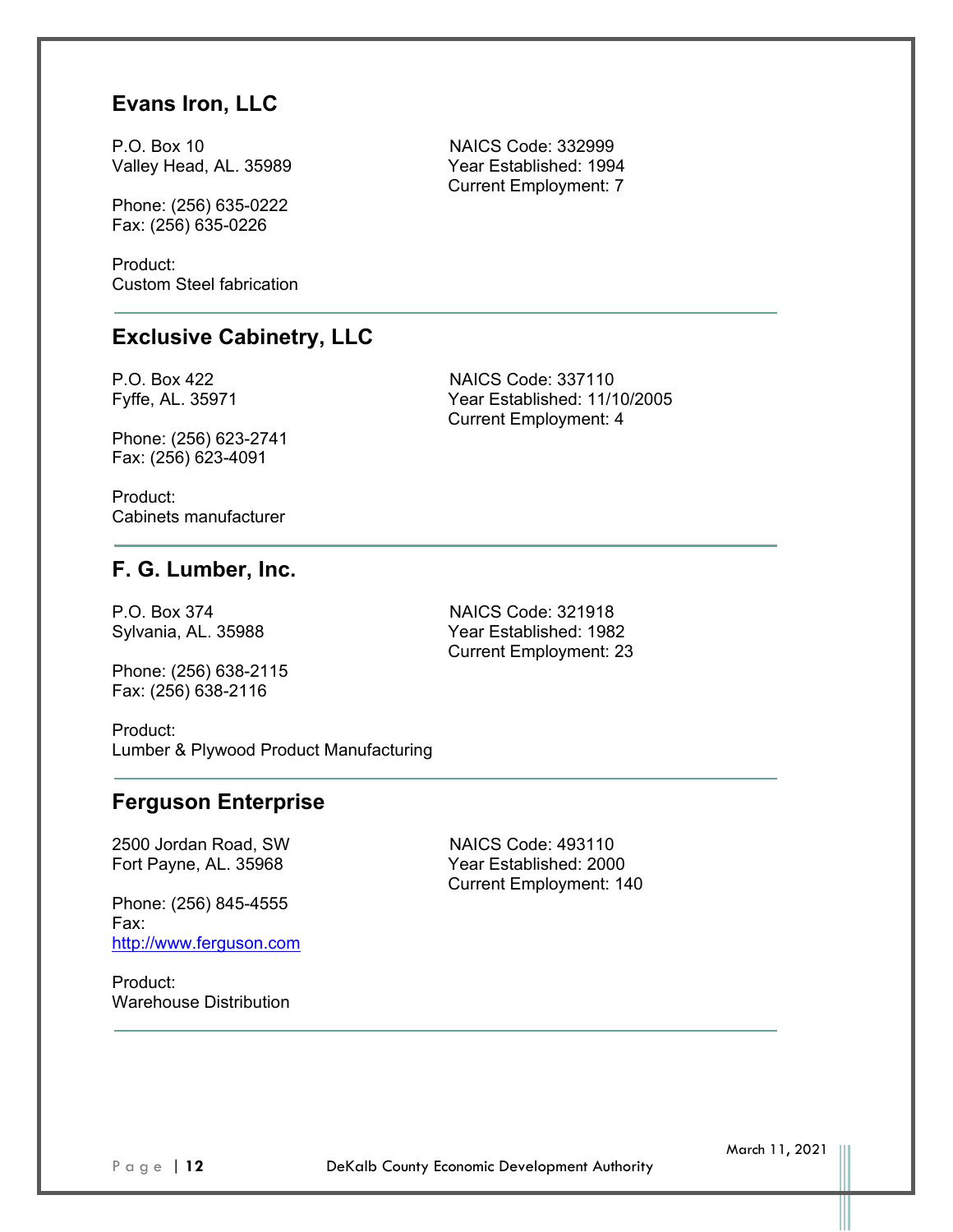# **Finish Line Hosiery, Inc.**

190 Airprt Road W. NAICS Code: 313312 Fort Payne, AL. 35968 Year Established: 1995

Phone: (256) 845-0688 Fax:

Product: Finishing process for hosiery

# **Fort Payne Printing Company, Inc.**

P.O. Box 680572 NAICS Code: 323111

Phone: (256) 845-1017 Fax:

Fort Payne, AL. 35968 Year Established: 1973 Current Employment: 2

Current Employment: 6

Product: Commercial printing

# **Fort Payne Steel**

Phone: (256) 845-7033 Fax:

Product: Structural Steel

P.O. Box 680065 NAICS Code: 332312 Fort Payne, AL. 35968 Year Established: 1987 Current Employment: 7

# **Fritz Structural Steel**

P.O. Box 196 NAICS Code: 332312 Valley Head, AL. 35989 Year Established: 1973

Phone: (256) 635-6252 Fax:

Current Employment: 32

Product: Architectural & Structural Metals Manufacturing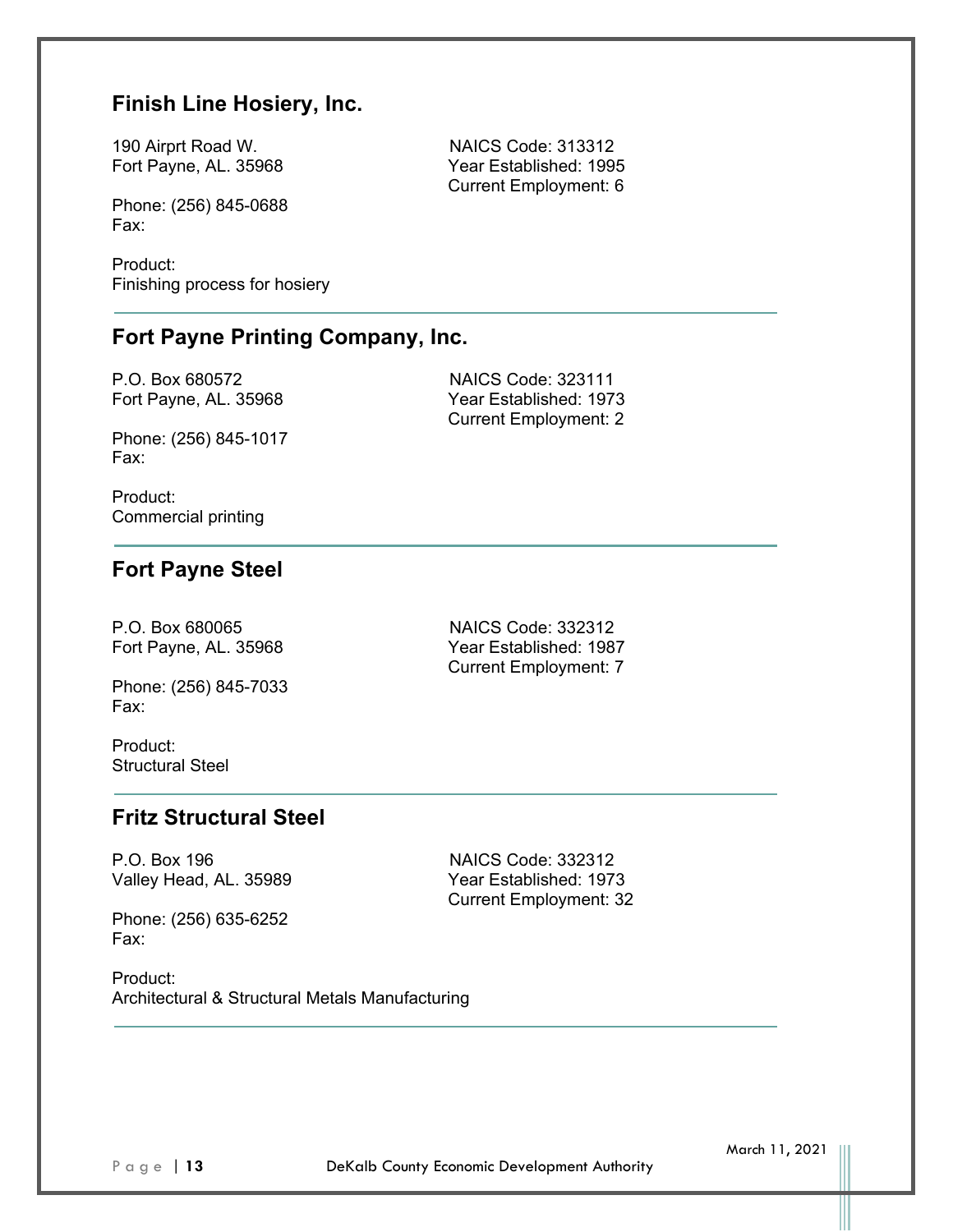# **G2 Supply**

1604 Sylvania Road NW NAICS Code: 321920 Fort Payne, AL. 35967 Year Established: 2012

Phone: (256) 979-1419 Fax:

Product: Mfg shipping pallets and boxes

# **GameTime**

P.O. Box 680121 NAICS Code: 339920 Fort Payne, AL. 35967 Year Established: 1979

Phone: (256) 845-5610 Fax: (256) 997-5408 www.gametime.com

Product: Playground equipment

### **Gerald Smith Hosiery**

209 Godfrey Ave NE NAICS Code: 315119

Fort Payne, AL. 35967 Year Established: 2013 Current Employment: 6

Current Employment: 412

Phone: Fax:

Product: socks

### **GH Metal Solutions, Inc. Division of Feralloy**

Phone: (256) 845-0834 Fax: http://www.ghmetalsolutions.com

2890 Airport Road W. NAICS Code: 332999 Fort Payne, AL. 35968 Year Established: 1974 Current Employment: 400

Product: Full Service Metal Fabrication Shop Current Employment: 9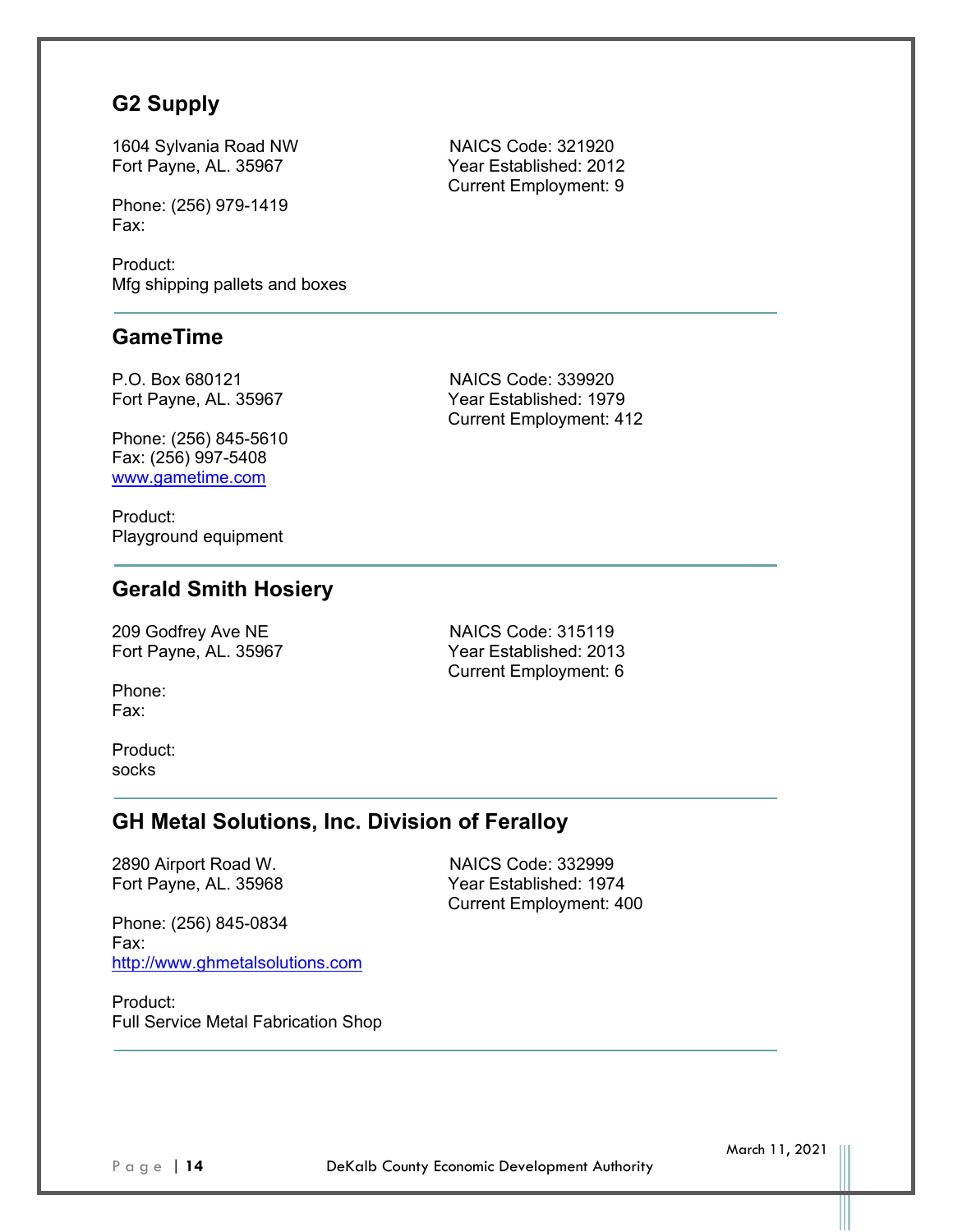# **Granny Hester's Fine Foods, LLC**

P.O. Box 680109 NAICS Code: 311812 Fort Payne, AL. 35968 Year Established: 2008

Phone: (256) 418-4522 Fax: http://www.grannyhesters.com

Product: Bakery product - Sweet Potato Biscuits

### **Harco Metal Products, Inc.**

P.O. Box 680154 NAICS Code: 336318

Fort Payne, AL. 35968 Year Established: 2003 Current Employment: 28

Current Employment: 12

Phone: (256) 635-6700 Fax: (256) 635-6710 http://www.webendtube.com/

Product: Aluminum Tube fabrication

# **Heil Environmental**

4301 Gault Ave N NAICS Code: 336211 Fort Payne, AL. 35967 Year Established: 1973 Current Employment: 853

Phone: (256) 304-2136 Fax: (256) 845-7358 www.heil.com

Product: Garbage Truck Bodies mfg; Garbage trucks assembling on purchased chassis.

### **Heritage Wire Harness**

1500 Airport Road NAICS Code: 335931 Fort Payne, AL. 359688 Year Established: 1992

Phone: (256) 845-1255 Fax: (256) 845-1321 www.heritagewire.com

Product: Electical Wiring Harness Current Employment: 255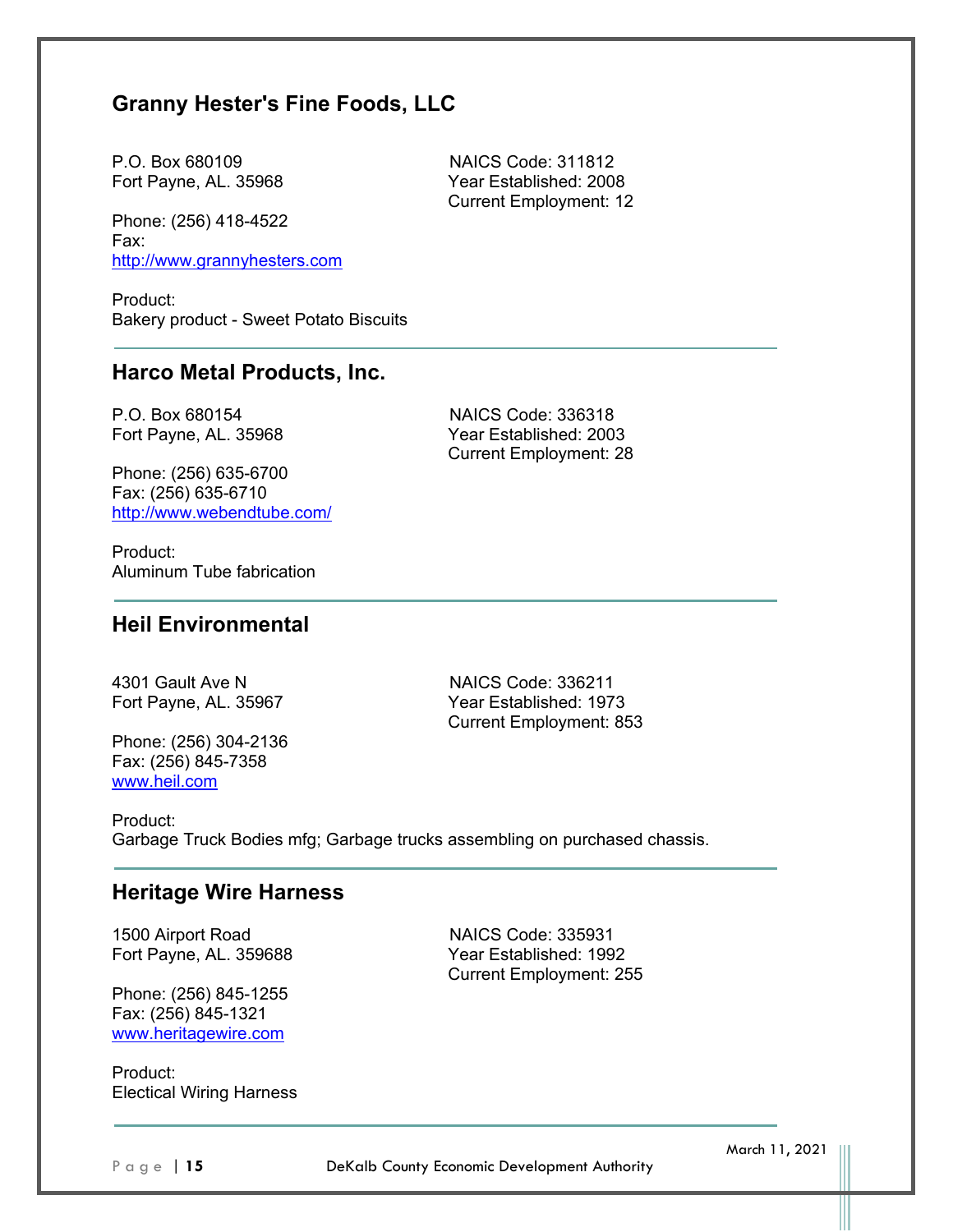### **Indian Springs Hosiery**

901-A Godfrey Ave SE NAICS Code: 315110 Fort Payne, AL. 35967 Year Established: 1995

Phone: (256) 997-1007 Fax: www.indianspringhosiery.com

Product: **Socks** Gloves - NAICS 315119

### **InSpec Tech**

P.O. Box 128 NAICS Code: 323111 Valley Head, AL. 35989 Year Established: 1992

Phone: (256) 635-6458 Fax: (256) 635-6547 www.inspectech.us

Product: Commercial Printing

# **International Packaging Corporation**

1545 Ashley Street NAICS Code: 322211

Phone: (256) 845-2559 Fax: (256) 845-9533 ipcfamily.com

Fort Payne, AL. 35967 Year Established: 1998 Current Employment: 12

Current Employment: 20

Product: Corrugated and solid fiber products made from purchased paperboard or paper

# **James & Company**

600 County Road 209 NAICS Code: 321912

Phone: (256) 997-0703 Fax: www.jamesandcompany.com

Collinsville, AL. 35961 Year Established: 1993 Current Employment: 15

Product: Lumber & Plywood Product Manufacturing

Page | 16 **DeKalb County Economic Development Authority** 

March 11, 2021

Current Employment: 2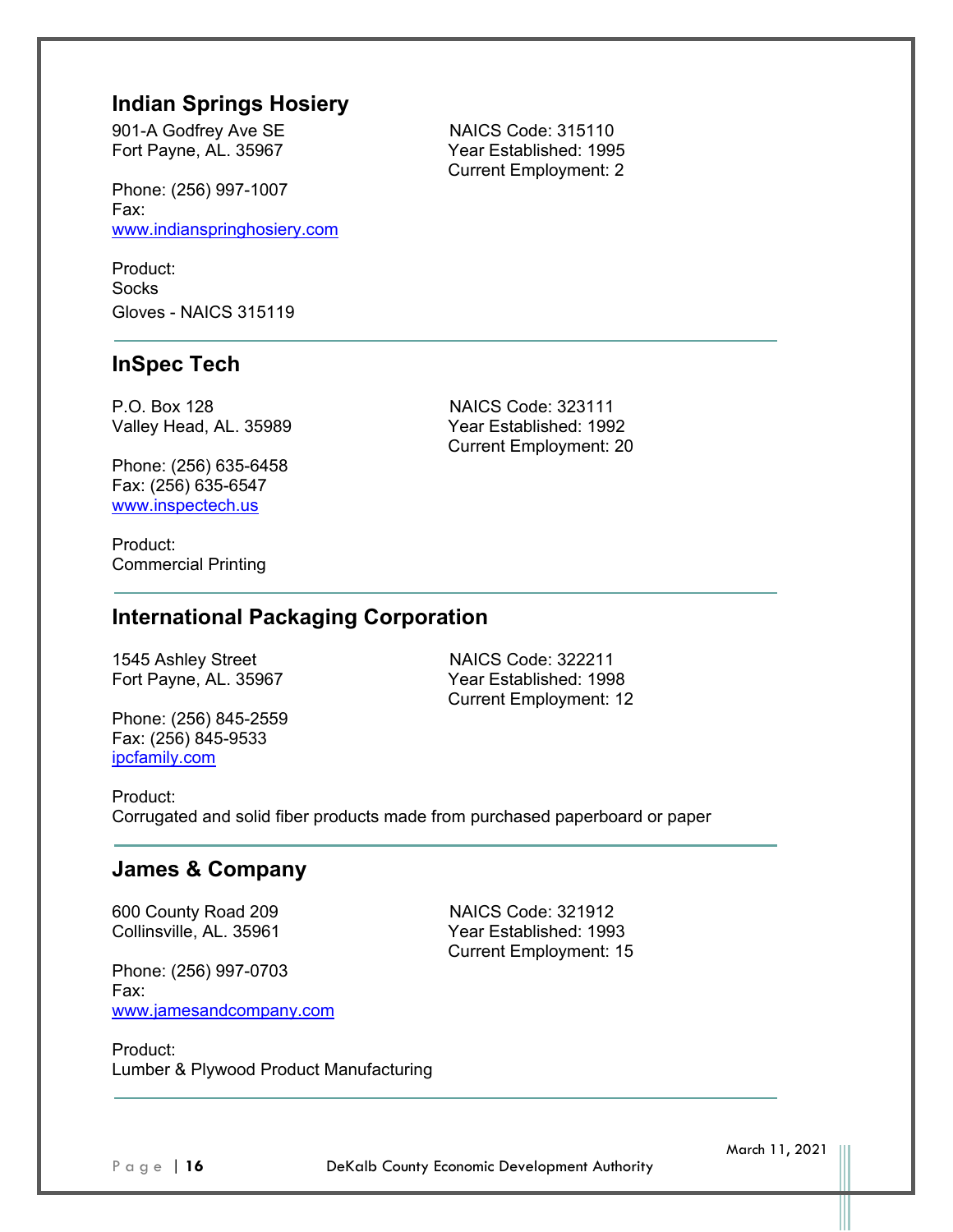# **Jennings Awning Manufacturing**

Phone: (256) 659-4395 Fax:

Product: Awnings- Sheet Metal

### **Jet Polymer Recycling**

4811 Gault Ave N NAICS Code: 325991 Fort Payne, AL. 35967-5189 Year Established: 7/13/2006

Phone: (888) 267-1902 Fax: (256) 638-4359 http://www.jetpolymer.com/

Product: Thermoplastic recycling

### **Joe Scott & Associates**

1251 Specialty Drive NAICS Code: 333293

Phone: (256) 997-9355 Fax: (256) 997-9656 www.jsamachinery.com

Product: Remfg print equip 332710 Machine Shop 332721 - Precision Turned Products

Fort Payne, AL. 35967 Year Established: 1993 Current Employment: 9

Current Employment: 105

### **Jon Marc Cabinets**

Phone: (256) 638-4627 Fax: http://www.jonmarccabinets.com/

Product: **Cabinetry** 

51 Industrial Drive NAICS Code: 337212 Sylvania, AL. 35988 Year Established: 1997 Current Employment: 12

Page | 17 **DeKalb County Economic Development Authority** 

March 11, 2021

22 County Road 9 NAICS Code: 332322 Crossville, AL. 35962 Year Established: 1959 Current Employment: 2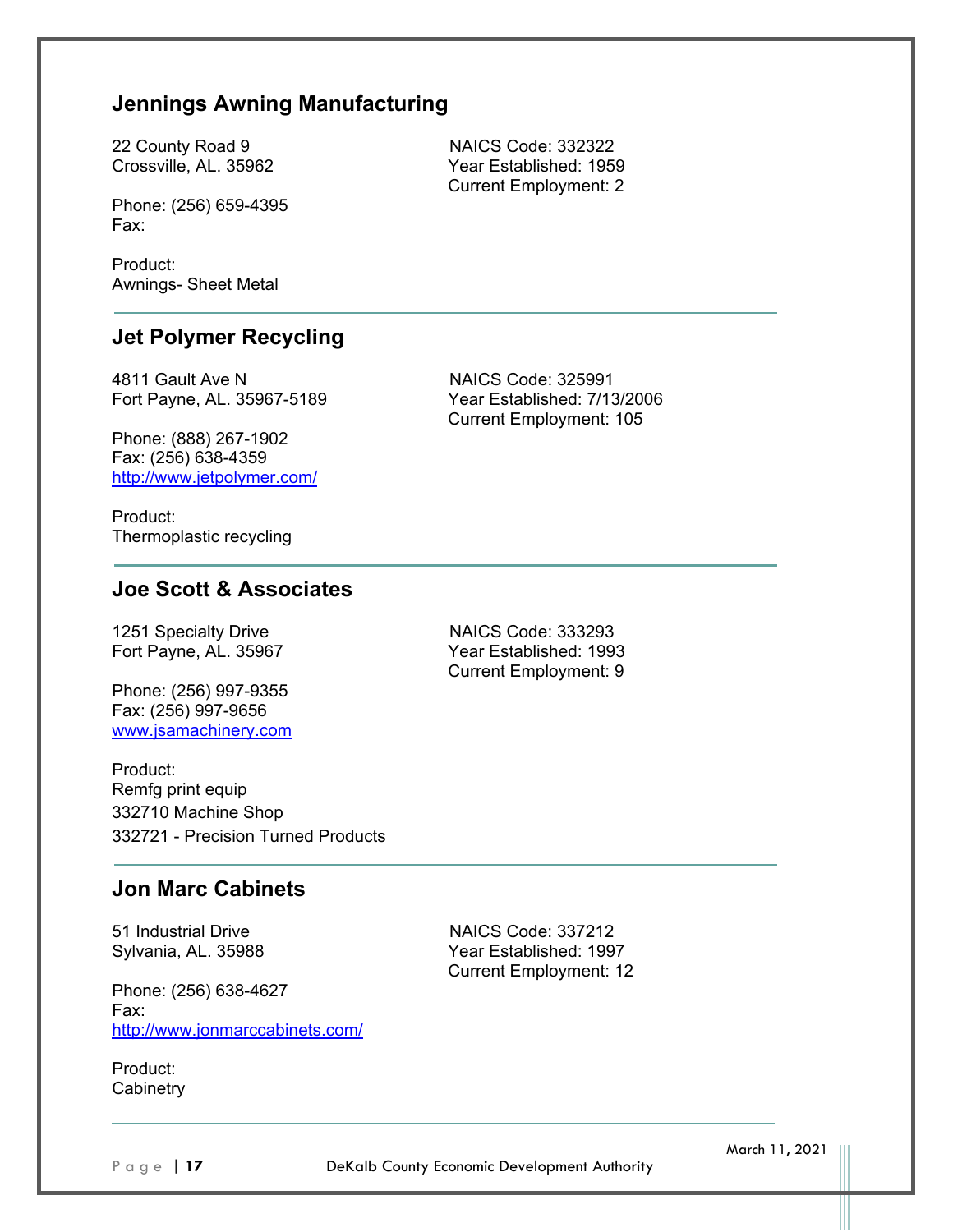# **Jordan Manufacturing, Inc.**

1688 County Road 192 NAICS Code: 333993 Crossville, AL. 35962 Year Established: 1980

Phone: (256) 659-4169 Fax: (256) 659-6460 www.jminc.us

Product: Food Product Mahcinery mfg; Packaging Machinery Mfg

### **KB Steel Fabrication**

P.O. Box 370 NAICS Code: 332999

Geraldine, AL. 35974 Year Established: 1982 Current Employment: 10

Current Employment: 6

Phone: (256) 659-6813 Fax:

Product: Fabricated Metal Product Manufacturing

### **Kirkpatrick Concrete**

38th Street NE NAICS Code: 327320

Fort Payne, AL. 35967 Year Established: 1994 Current Employment: 8

Phone: (256) 845-9695 Fax: http://www.nationalcement.com/kirkpatrick

Product: Cement & Concrete Product Manufacturing

### **Kirkpatrick Concrete**

P.O. Box 877 NAICS Code: 327320 Rainsville, AL. 35986 Year Established:

Current Employment: 11

Phone: (256) 638-2228 Fax: http://www.nationalcement.com/kirkpatrick

Product: Cement & Concrete Product Manufacturing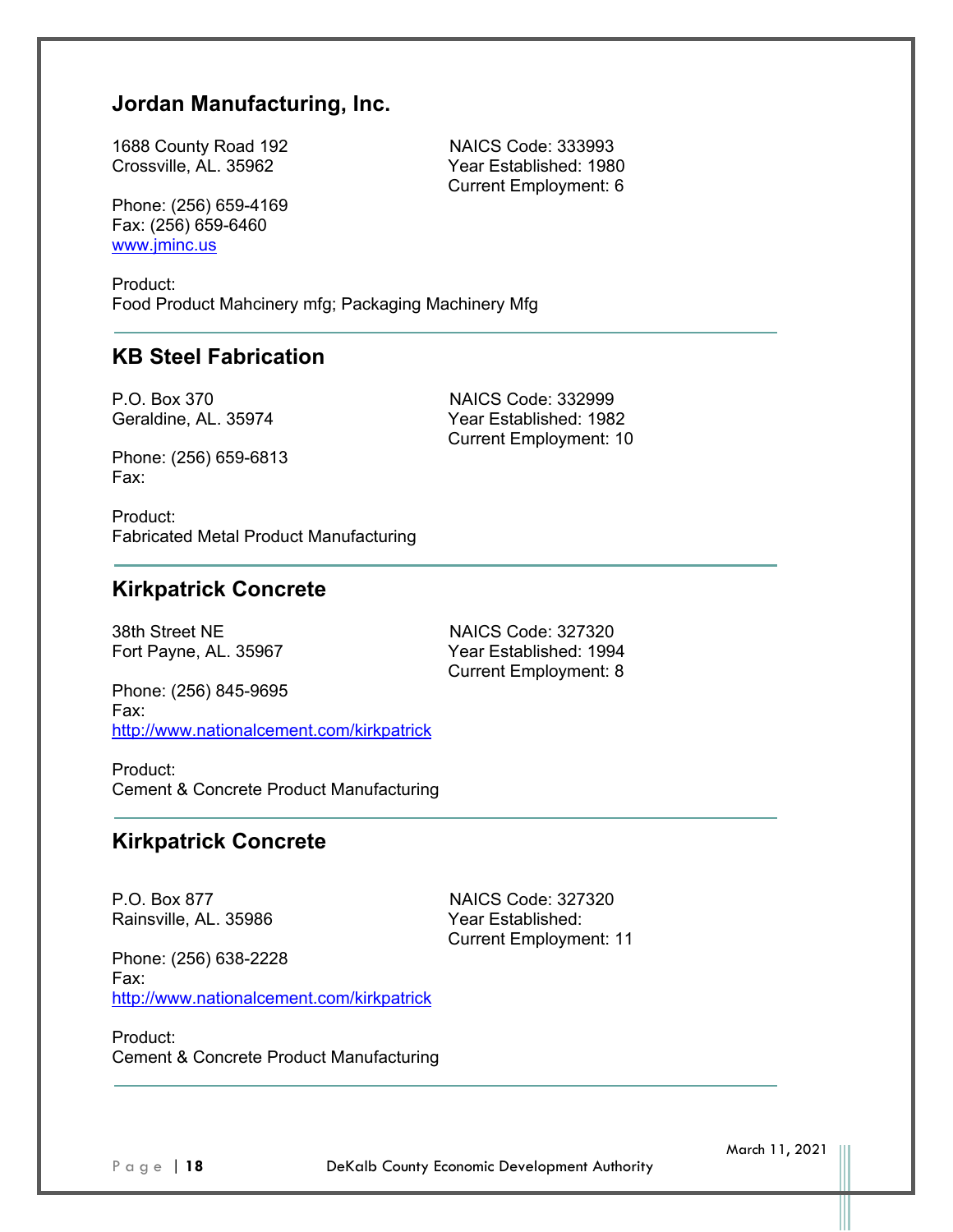# **Koch Foods (Hatchery)**

336 Greenbriar Drive NAICS Code: 112340 Henagar, AL. 35978 Year Established: 1999

Phone: (256) 657-6013 Fax: (256) 657-6022 www.kochfoods.com

Product: Hatchery for poultry industry

# **Koch/JCG Foods of Alabama**

Phone: (256)524-2147 Fax: (256) 524-2910 http://www.Kochfoods.com

764 George Cagle Drive NAICS Code: 311615 Collinsville, AL.. 35961 Year Established: 1953-2012 Current Employment: 850

Current Employment: 96

Product: Poultry Processing

# **Koch's Hatchery**

527 Union Grove Road NAICS Code: 112340

Phone: (256) 528-7806 Fax: www.kochfoods.com

Product: Poultry Hatchery

Crossville, AL. 35962 Year Established: 2011 Current Employment: 30

### **Kudzu Woodwork, Inc.**

PO Box 569 NAICS Code: 332321

Phone: (256) 417-4919 Fax: (866) 929-1976 http://www.alltempwindows.com/

Rainsville, AL. 35986 Year Established: 1998 Current Employment: 28

Product: Vinyl windows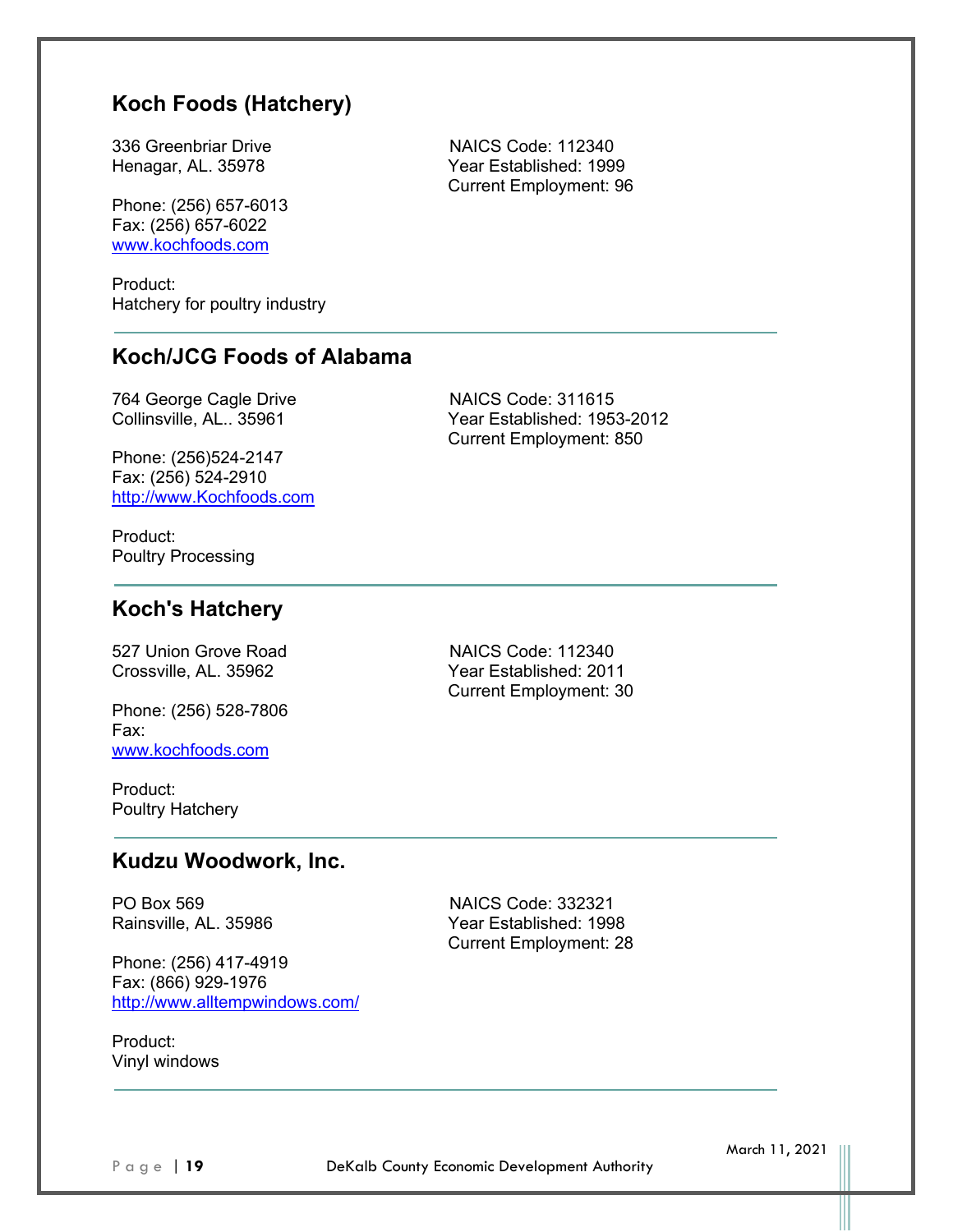# **Laymon Hughes Hosiery**

P.O. Box 681176 NAICS Code: 315110 Fort Payne, AL. 35968 Year Established: 1975

Phone: (256) 845-1034 Fax: (256) 845-1086

Product: **Socks** 

### **Liberty Steel Fabrication, Inc.**

Phone: (256)623-3027 Fax: 2566233028 www.libertysteelinc.com

P.O. Box 158 NAICS Code: 332312 Fyffe, AL.. 35988 Year Established: 1998 Current Employment:

Current Employment: 8

Product: Fabricated Structural Metal Manufacturing

# **M & M Specialty, LLC**

34 Justice Street NAICS Code: 332312 Crossville, AL. 35962 Year Established: 2004

Phone: (256) 528-2234 Fax:

Product: Metal fabrication Does contract work for other shops

### **MarbleWorks**

Phone: (256) 657-6211 Fax: (256) 657-3239 http://marbleworksusa.com/

P.O. Box 28 NAICS Code: 327991 Henagar, AL. 35978 Year Established: 1991 Current Employment: 7

Current Employment: 5

Product: Professional fabricator and installer of natural stone products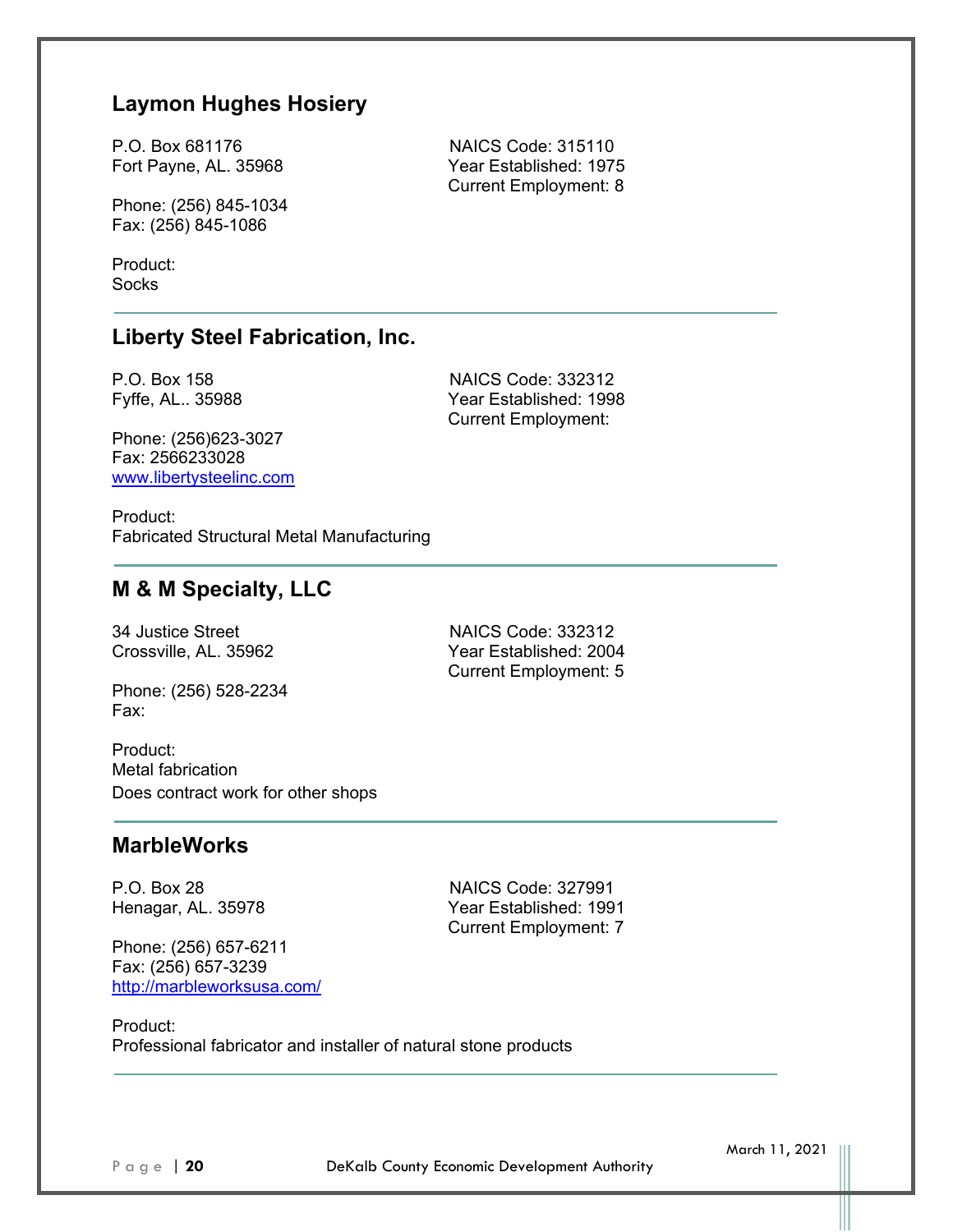# **Mayfield Dairy Distribution Center**

330 Industrial Drive NAICS Code: 493120 Rainsville, AL. 35986 Year Established:

Phone: (256) 638-2024 Fax: http://www.mayfielddairy.com

Product:

### **Metal Market**

1402 Wallace Ave **NAICS Code: 332323**<br>
Fort Pavne. AL. 35967 **NAICS** Code: 332323 Fort Payne, AL. 35967

Current Employment: 5

Current Employment:

Phone: (256) 845-2771 Fax: www.metalstuff.com

Product: Architectural & Structural Metals Manufacturing

# **Mohegan Renewable Energy**

79 Greenway Drive NAICS Code: 321999

Crossville, AL. 35962 Year Established: 2010 Current Employment: 22

Phone: Fax:

Product: Bio-wood pellets

# **nVius Graphics**

Phone: (256) 623-2800 Fax: (256) 623-2810 www.nviusgraphics.com

Product: Specialty print

41 Lingerfelt Drive NAICS Code: 541430 Fyffe, AL. 35971 Year Established: 2010 Current Employment: 5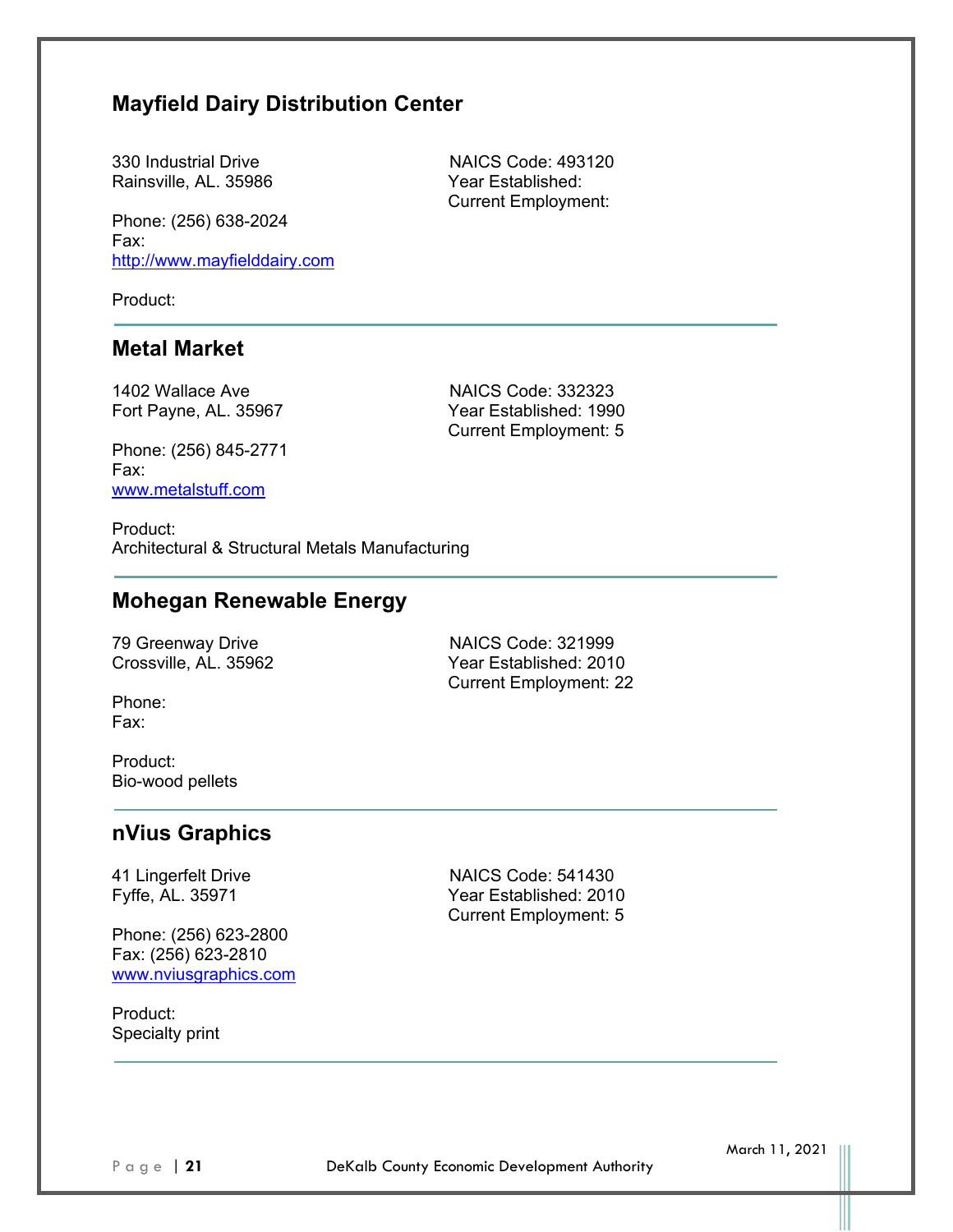# **Palmer Fabricating**

P.O. Box 680138 NAICS Code: 331110 Fort Payne, AL. 35968 Year Established: 1992

Phone: (256) 845-3849 Fax:

Product: Commercial Sturctural Steel Production

# **Paragon Specialty Products, LLC**

Phone: (256) 638-9636 Fax: (256) 638-9637 http://www.paragonprod.com/

411 Ranch Road NAICS Code: 311119 Rainsville, AL. 35986 Year Established: 1999 Current Employment: 9

Current Employment: 10

Product:

manufacturer and materials processor of high quality Agriculture, Industrial, Nutritional Supplements and Raw Materials

### **Pile Hammer Equipment**

1451 Scenic Highway Rising Fawn GA 30738 NAICS Code: 333120 Fort Payne, AL. 35968 Year Established: 2011

Current Employment: 21

Phone: (706) 398-1178 Fax: www.vulcanhammer.com

Product: Construction Machinery Euip. Manufacturing. Pile Hammers

# **Pilgrim's Pride Hatchery**

2001 Industrial Blvd. SW NAICS Code: 112340 Fort Payne, AL. 35968 Year Established: 1976

Phone: (256) 845-5050 Fax: (256) 845-6305 http://www.pilgrims.com

Product: Poultry Hatchery Current Employment: 20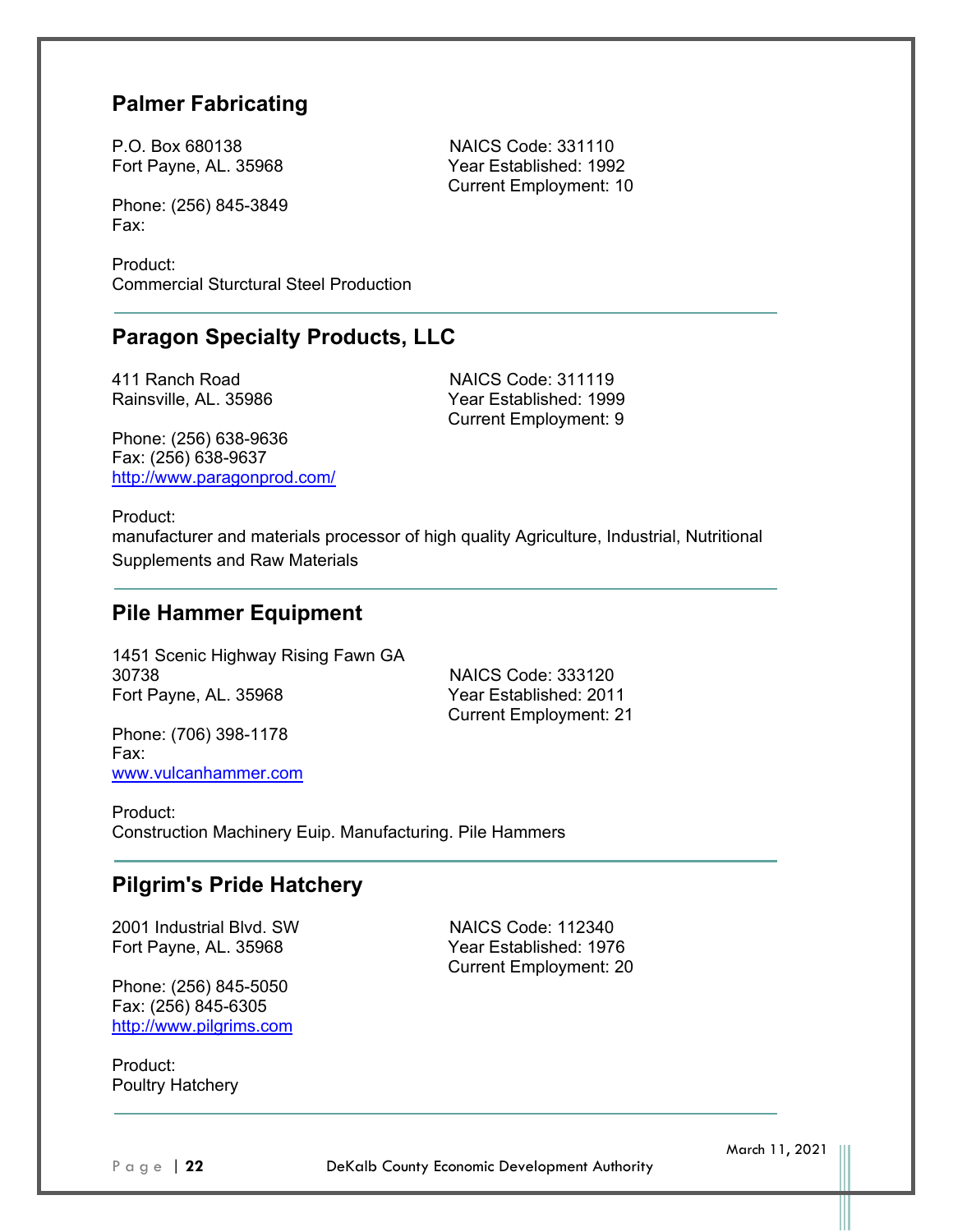# **Plasman Corp LLC**

403 Airport Road NAICS Code: 336320 Fort Payne, AL. 35968 Year Established: 2010

Phone: (256) 979-1100 Fax: www.applasman.com

Product:

# **Plastex Matting, Inc.**

120 55th Street NE NAICS Code: 326299

Phone: (256) 845-7725 Fax: http://www.plastexmatting.com

Fort Payne, AL. 35968 Year Established: 1997 Current Employment: 15

Current Employment: 337

Product: Matting

# **Polymer Industries, LLC**

Phone: (256) 657-5197 Fax: (256) 657-5189 http://polymerindustries.com/

PO Box 32 NAICS Code: 326199 Henagar, AL. 35978 Year Established: 1975 Current Employment: 280

Product: Polypropylene resins manufacturer

### **PolyVance**

1128 Kirk Road NAICS Code: 326150

Phone: (256) 638-4103 Fax: (256) 638-8490 http://www.polyvance.com

Rainsville, AL. 35986 Year Established: 1981 Current Employment: 23

Product: Plastic & Rubber Product Manufacturing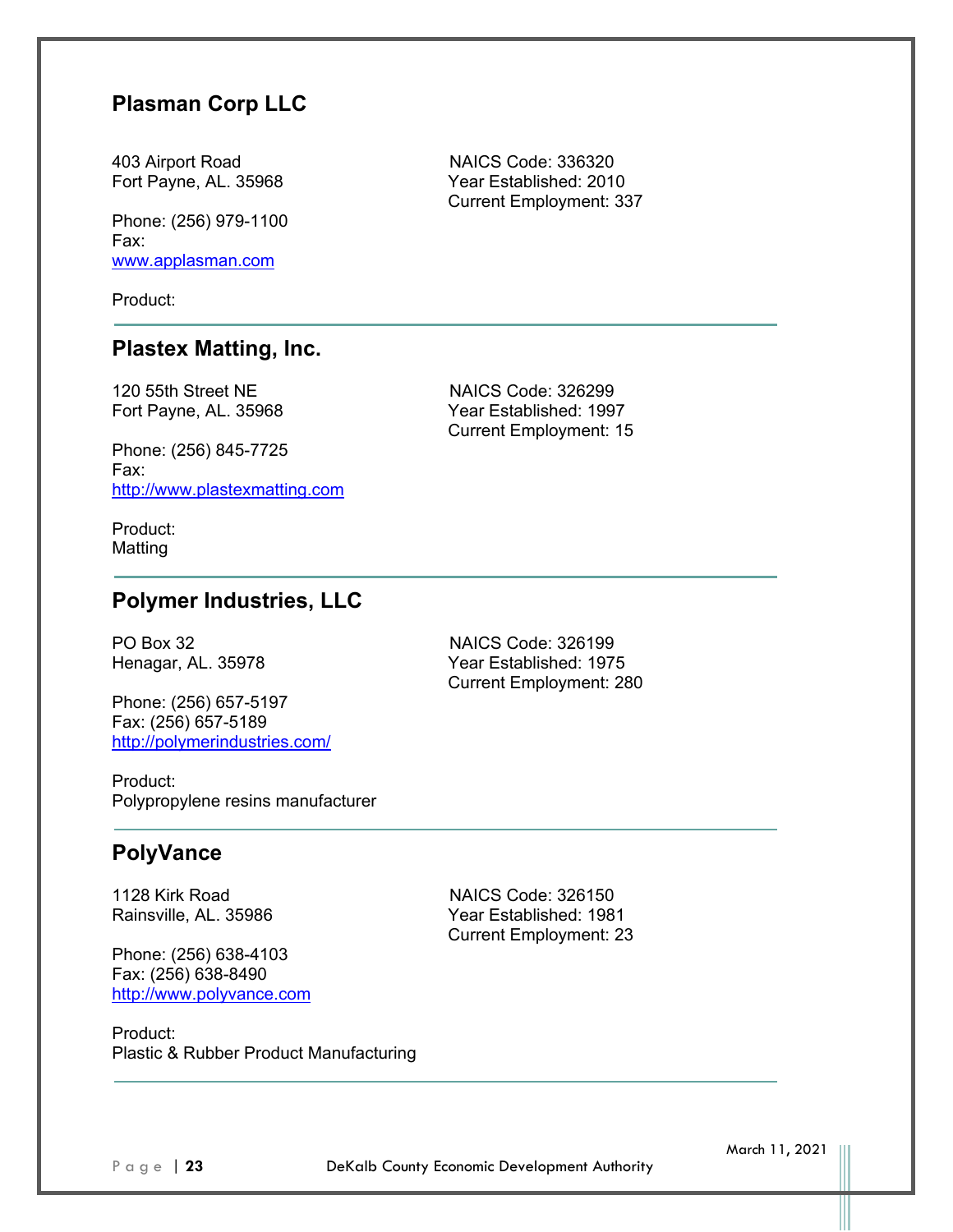### **Prater Automotive**

Fort Payne, AL. 35967 Year Established:

Phone: (256) 845-0801 Fax:

Product:

### **Print Co360**

134 Ranch Road NAICS Code:

Phone: (256) 638-7464 Fax: www.printco360.com

Product:

# **Pro-Formance Specialties**

37757 US Highway 11 NAICS Code: 332710 Valley Head, AL. 35989 Year Established: 1994

Phone: (256) 635-0814 Fax: http://proformancespecialties.com

Product: Machine Shop - Custom

### **R & M Machine Shop**

38336 AL Highway 75 NAICS Code: 332710

Phone: (256) 659-2321 Fax: (256) 659-4191

Product: Machine Shop

1210 Gault Ave South NAICS Code: 332710 Current Employment: 3

Rainsville, AL. 35986 Year Established: 2011 Current Employment:

Current Employment: 5

Year Established: 1994 Current Employment: 15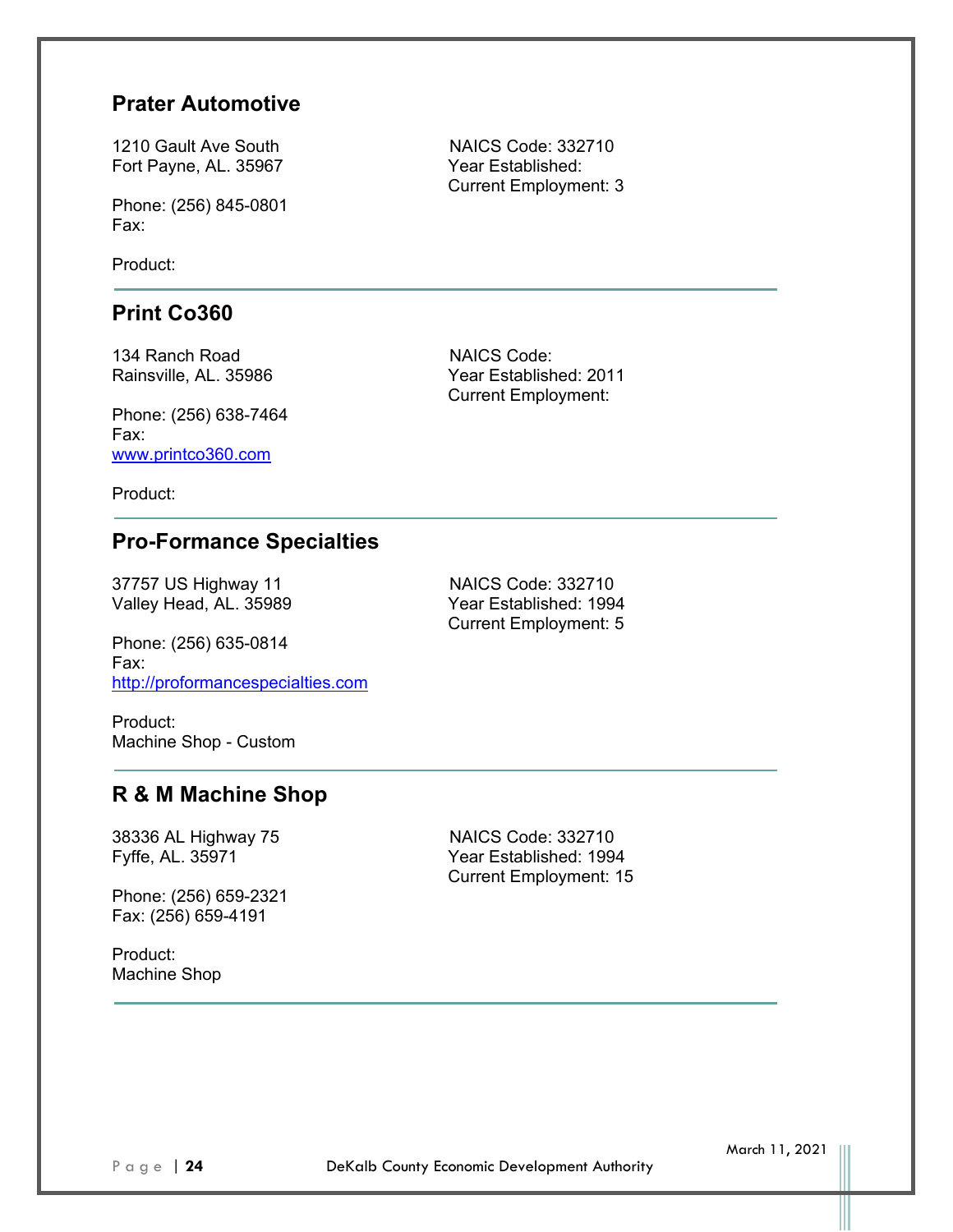# **Rainsville Church Pew Company**

P.O. Box 1099 NAICS Code: 337127 Rainsville, AL. 35986 Year Established: 1958

Phone: (256) 638-2467 Fax: (256) 638-8889 www.rainsvillepew.com

Product:

Custom and Institutional Furniture including church pews, rails, screens, steeples, baptistries, pulpits, tables, and chairs.

### **Rainsville Technology, Inc.**

189 RTI Drive NAICS Code: 336360 Rainsville, AL. 35986 Year Established: 2000 Current Employment: 436

Current Employment: 38

Phone: (256) 638-9760 Fax: (256) 638-9795 http://mtnaoh.com/MorirokuNetwork/RainsvilleTechnologyInc.aspx

Product: Motor Vehicle seat & interior trim

### **Renfro Corporation**

Phone: (256) 845-0570 Fax: (256) 845-0572 www.renfrocorp.com

3398 Winn Ave NAICS Code: 315110 Fort Payne, AL. 35967 Year Established: 1992 Current Employment: 650

Product: **Socks** 

### **Runway Knitting, Inc.**

Phone: (256) 638-2777 Fax: (256) 638-2793 www.runwayknitting.com

Product: **Socks** 

74 Lynn Street NAICS Code: 315110 Rainsville, AL. 35986 Year Established: 12/09/1994 Current Employment: 42

Page | 25 **DeKalb County Economic Development Authority**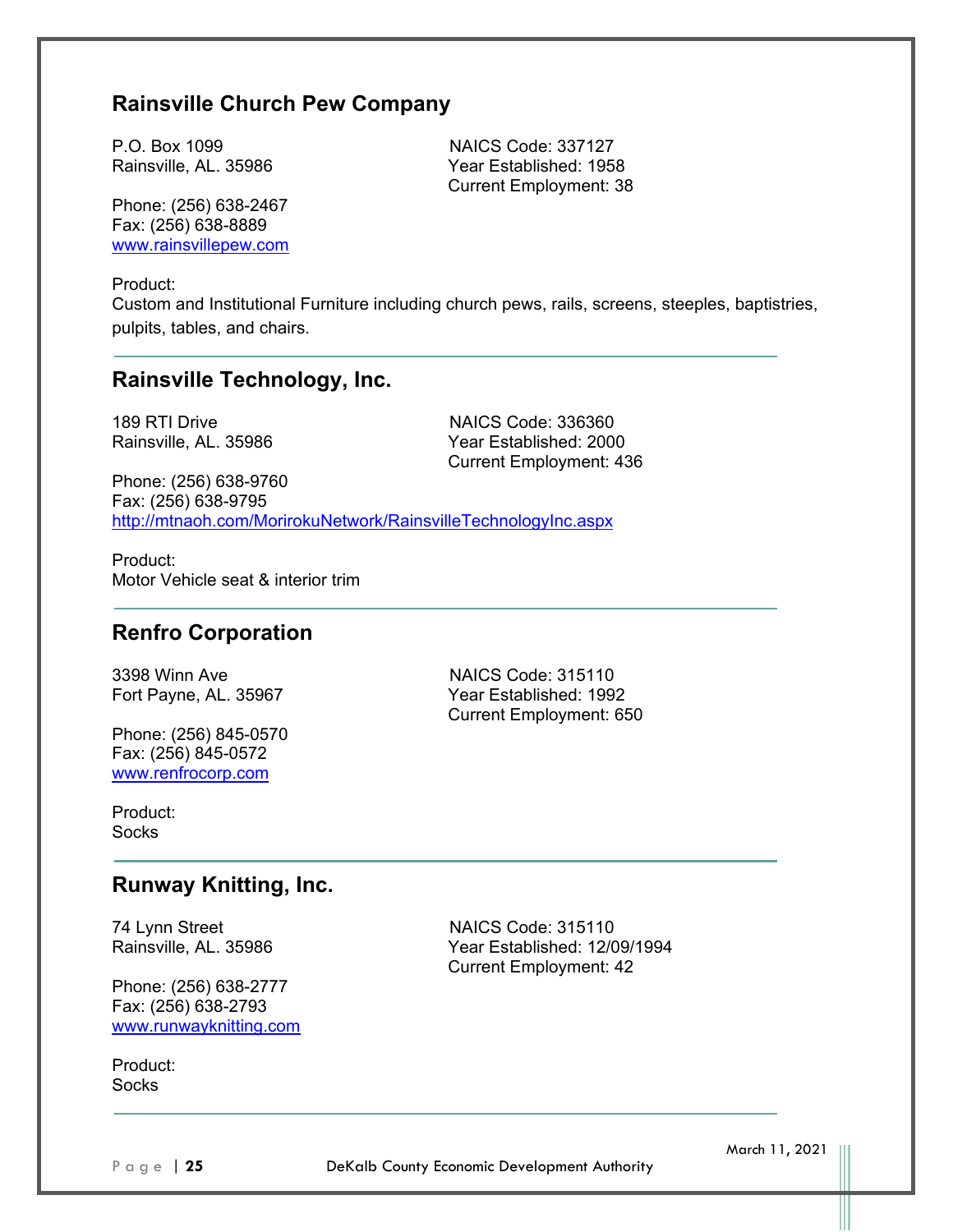### **Shankles Hosiery**

804 Gault Ave North NAICS Code: 323114 Fort Payne, AL. 35967 Year Established:

Phone: (256) 845-6161 Fax: (256) 845-7010

Product:

### **Siemens Energy**

1901 Siemens Dr SW NAICS Code: 335312 Fort Payne, AL. 35968 Year Established: 1987 Current Employment: 238

Phone: (256) 844-6000 Fax: http://www.powergeneration.siemens.com

Product: Power generators - components

# **Soft Touch Hosiery**

1701 Everett Drive W NAICS Code: 315110

Phone: (256) 845-4435 Fax: (256) 845-7097

Fort Payne, AL. 35968 Year Established: 1989 Current Employment: 15

Current Employment: 3

Product: **Socks** 

# **Southeastern Machine & Fab**

P.O. Box 174 NAICS Code: 332710 Geraldine, AL. 35974 Year Established: 2004

Phone: (256) 659-6521 Fax:

Product: Specialty machine and fab Current Employment: 18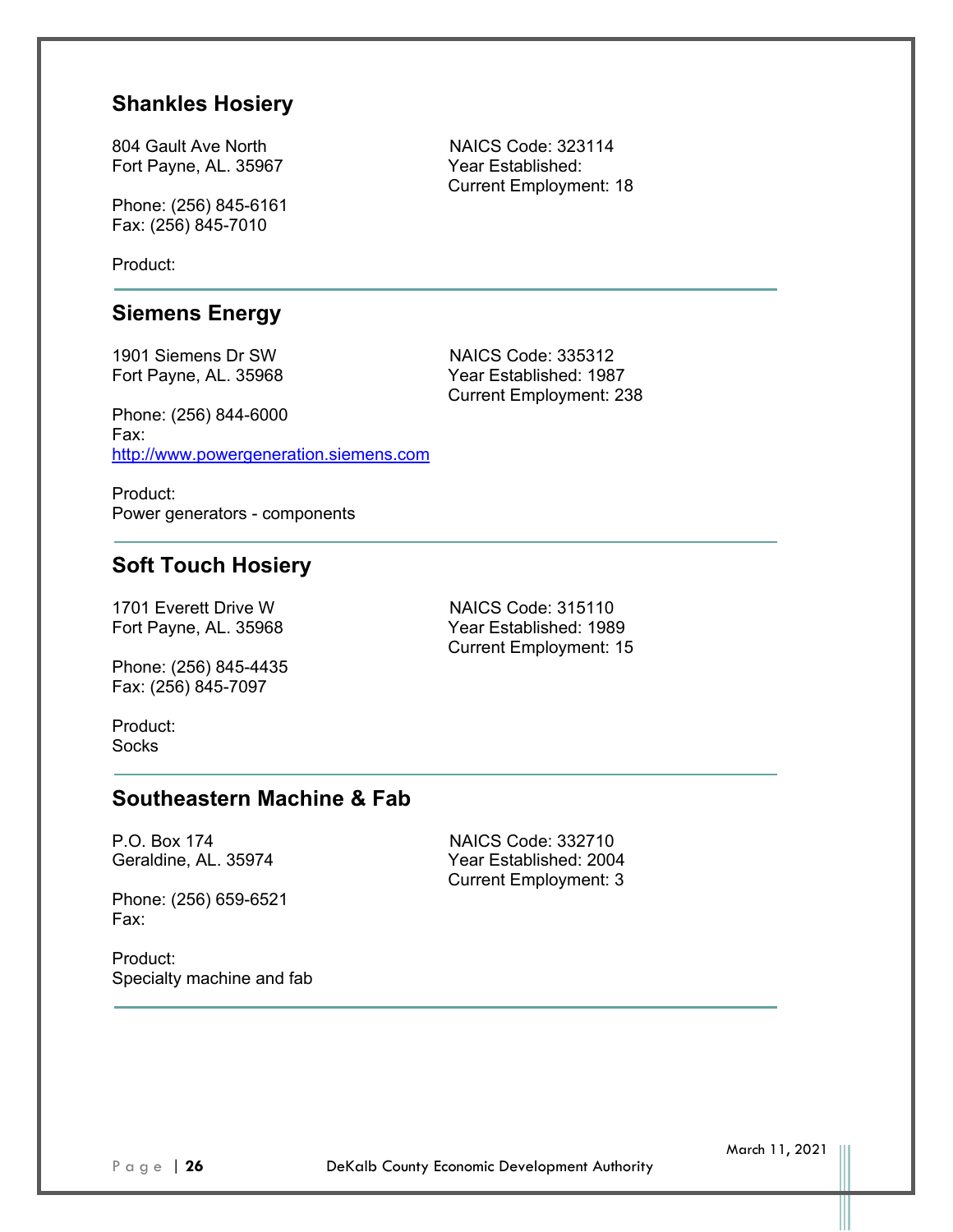# **Southern Wholesale Fibers & Recycling,**

11273 Alabama Highway 75\* NAICS Code: Ider, AL. 35981 Year Established:

Phone: (423) 802-1074 Fax:

Product:

### **Steel-Plus, Inc.**

Phone: (256) 657-7320 Fax: (256) 657-7321 http://www.steel-plusllc.com

P.O. Box 9 NAICS Code: 332312 Ider, AL. 35981 Year Established: 2010 Current Employment: 35

Current Employment: 0

Product: Structural and Miscellaneous Steel Steel Joist and Deck Steel Erection

### **Sylvania Truss, Inc.**

Phone: (256) 638-6175 Fax:

P.O. Box NAICS Code: 321214 Sylvania, AL. 35988 Year Established: 1977 Current Employment: 9

Product: Lumber & Plywood Product Manufacturing

### **The Children's Place**

1377 Airport Road W NAICS Code: 424330

Phone: (256) 844-4000 Fax: www.thechildrensplace.com

Product: Warehouse/Distribution **Ecommerce** 

Fort Payne, AL. 35968 Year Established: 2006 Current Employment: 1548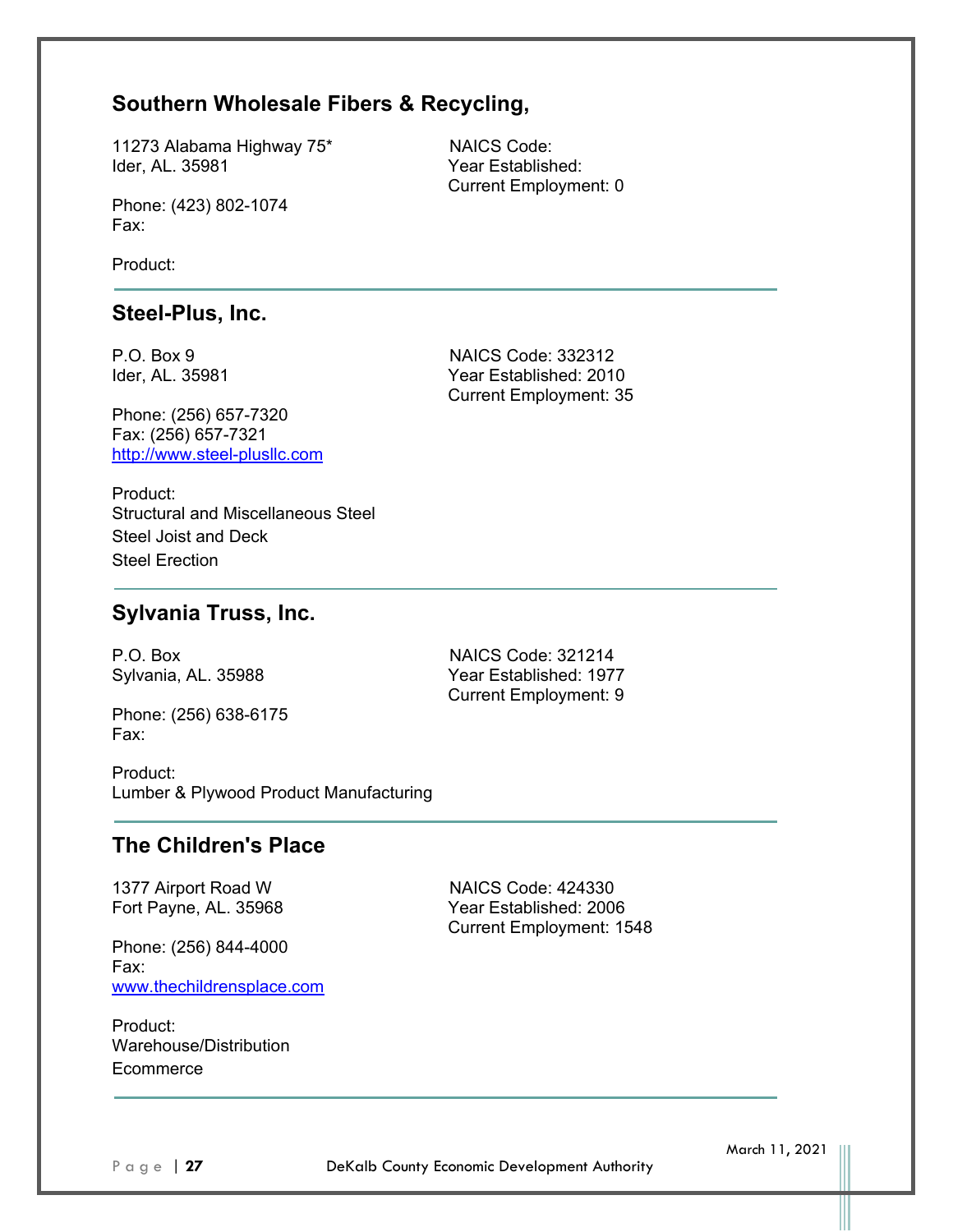# **TRB Supply, Inc.**

1223 County Road 51 NAICS Code: 332312 Collinsville, AL. 35961 Year Established: 1994

Phone: (256) 623-3799 Fax: (256) 623-2132 www.trbsupply.com

Product: **Fabrication** 

### **Trenway Textiles**

P.O. Box 681631 NAICS Code: 315110 Fort Payne, AL. 35968 Year Established: 2011

Phone: (256) 997-1857 Fax: (800) 441-8138 www.trenwaytextiles.com

Product: Sock Manufacturing Current Employment: 12

Current Employment: 8

# **US Boiler Company, Inc.**

1201 Chitwood Ave SE NAICS Code: 332410

Phone: (256) 845-6804 Fax: www.usboiler.com

Fort Payne, AL. 35967 Year Established: 1980 Current Employment: 28

Product: Fabricated Metal Product Manufacturing

# **Valley Head Saddlery Company**

Phone: (256) 657-6130 Fax: (256) 657-2453 www.valleyheadsaddlery.com

P.O. Box 44 NAICS Code: 316998 Ider, AL. 35981 Year Established: 1960 Current Employment: 14

Product: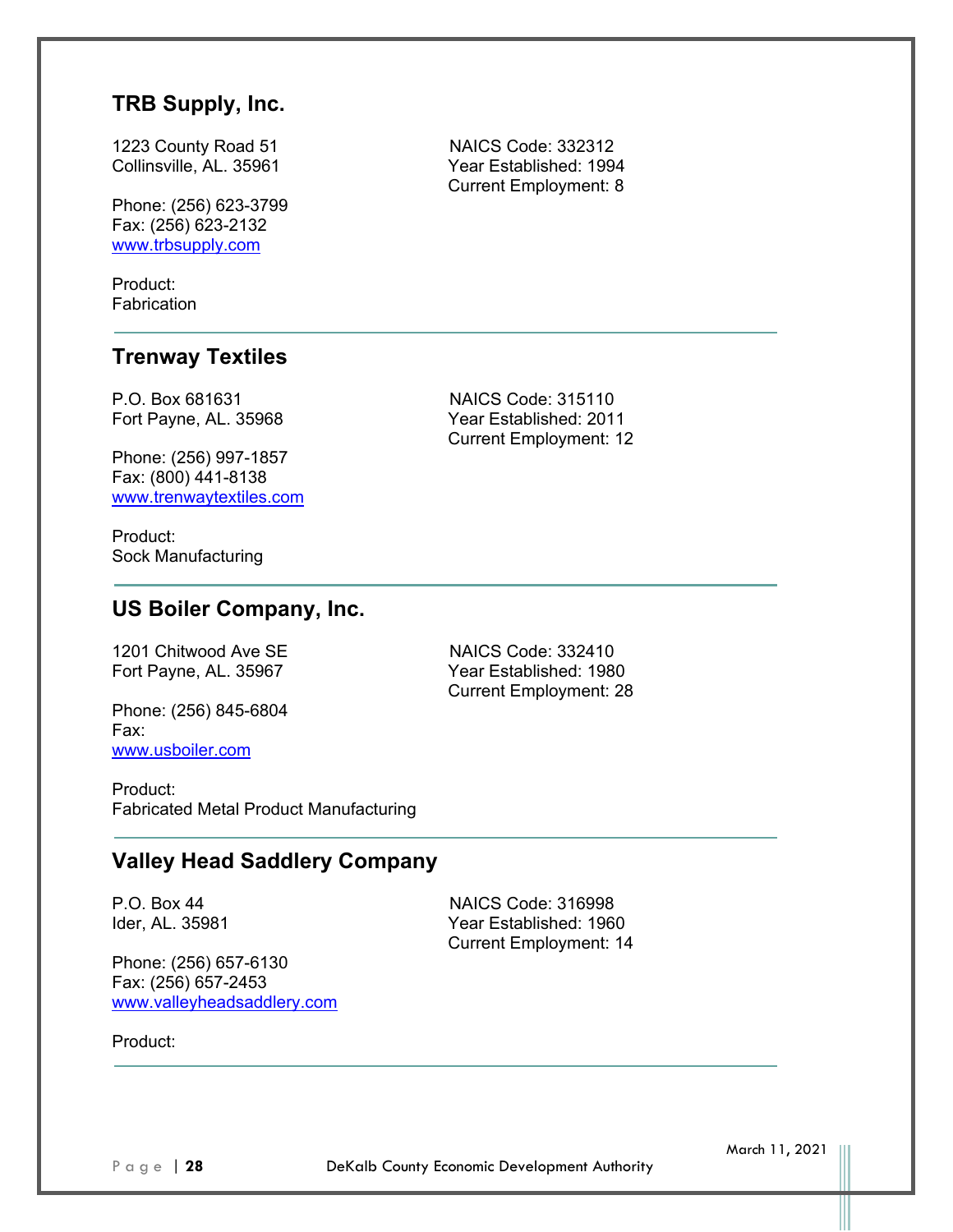### **Valley Joist**

P.O. Box 680718 NAICS Code: 332312

Phone: (256) 845-2330 Fax: (256) 845-1107 http://www.valleyjoist.com/

Product: Fabricated Structural Metal Mfg.

# **Valley Timber, Inc.**

112 22nd Street S.E. NAICS Code: 113310

Phone: (256) 845-7800 Fax:

Product:

# **Valley Tooling & Machine, Inc.**

P.O. Box 37 NAICS Code: 332710 Valley Head, AL. 35989 Year Established: 1984

Phone: (256) 635-6105 Fax: (256) 635-1095

Current Employment: 5

Product: Machine Shop

### **Valley View Tubular Products, Inc.**

3450 Main Street East NAICS Code: 332996

Fort Payne, AL. 35968 Year Established: 02/23/2004 Current Employment: 35

Phone: (256) 638-1015 Fax: www.valleyviewtube.com

Product: Aluminum tubing products - fences Fabrication - troughs, metal buildings

March 11, 2021

Fort Payne, AL. 35968 Year Established: 1958 Current Employment: 58

Fort Payne, AL. 35967 Year Established: 1977 Current Employment: 19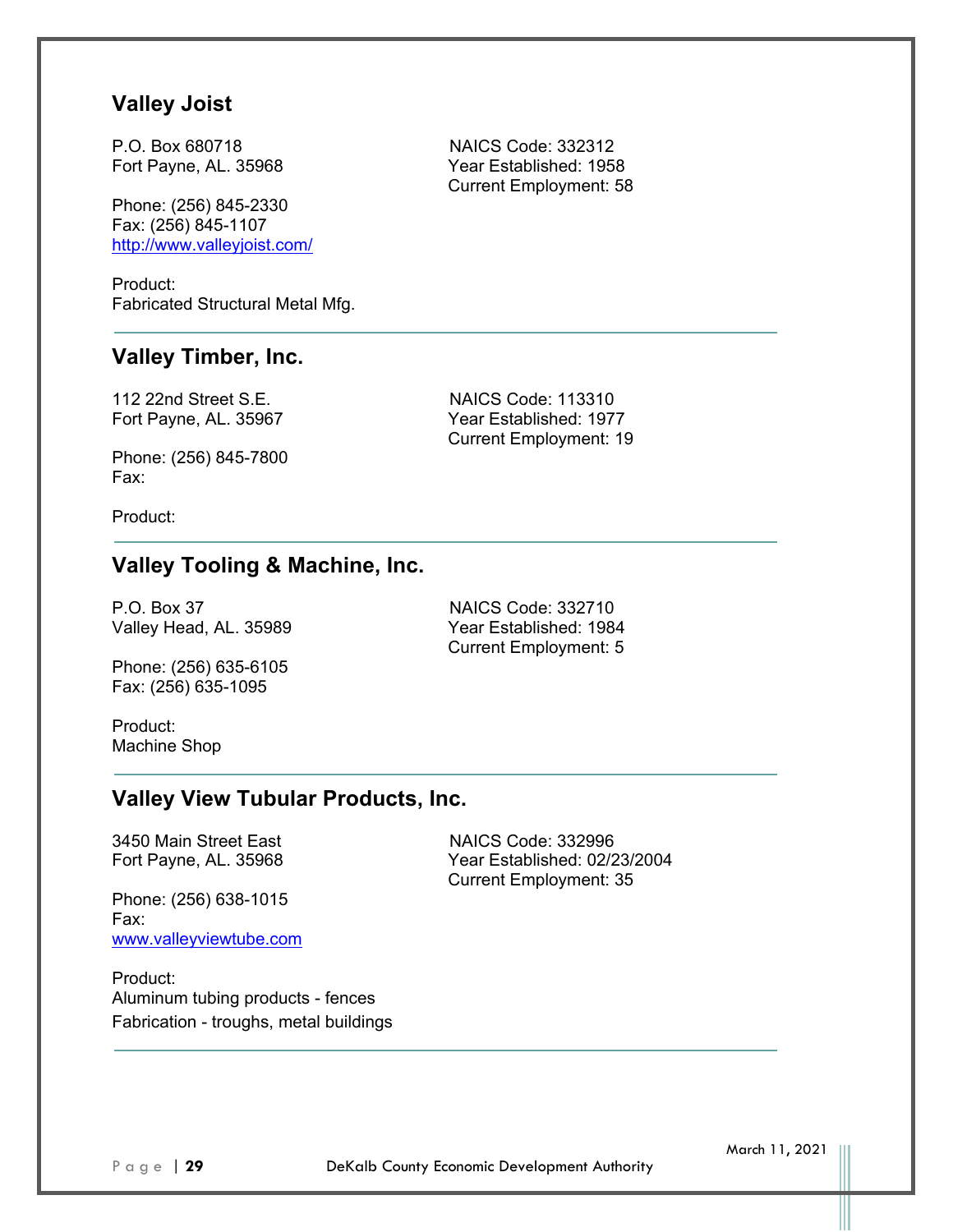# **Vulcan Materials Company**

P.O. Box 680638 NAICS Code: 212322 Fort Payne, AL. 35968 Year Established: 2007

Phone: (256) 845-2646 Fax: www.vulcanmaterials.com

Product: Paving mix

### **Vulcraft-Alabama**

P.O. Box 680169 NAICS Code: 332312 Fort Payne, AL. 35968 Year Established: 1962

Phone: (256) 845-2460 Fax: http://www.vulcraft.com/

Product: Fabricated metal structure

# **Waste Processing Equipment, Inc.**

Phone: (256) 638-6355 Fax: (256) 638-8979 http://www.maxpakbalers.com/

P.O. Box 1047 NAICS Code: 333999 Rainsville, AL. 35986 Year Established: 1976 Current Employment: 50

Product: Machinery Manufacturing

### **Westmoreland Tire**

1920 Industrial Blvd. SW NAICS Code: 326212 Fort Payne, AL. 35968 Year Established: 1974

Phone: (256) 845-5553 Fax: (256) 845-5635 wwwlwestmorelandtire.com

Product: Retread Tires Current Employment: 15

Current Employment: 317

Current Employment: 11

Page | 30 **DeKalb County Economic Development Authority**